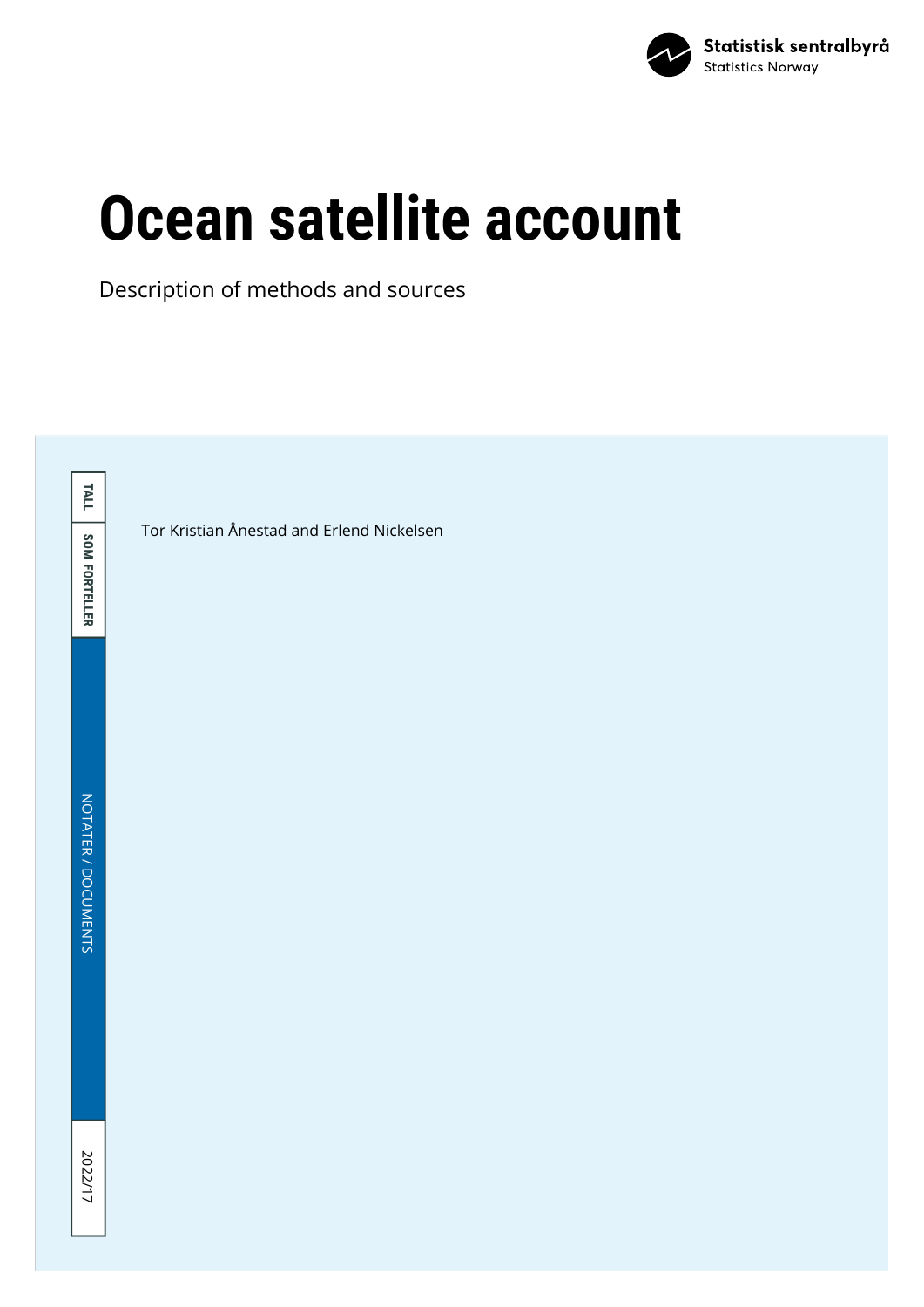In the series Documents, documentation, method descriptions, model descriptions and standards are published.

#### © Statistics Norway

When using material from this publication, Statistics Norway shall be quoted as the source.

Published: 13 May 2022

ISBN 978-82-587-1523-5 (electronic) ISSN 2535-7271 (electronic)

| Default characters in tables                                                                                               | Symbol |
|----------------------------------------------------------------------------------------------------------------------------|--------|
| Unable to enter numbers                                                                                                    |        |
| Figures do not exist at this time because the category<br>was not in use when the figures were collected.                  |        |
| <b>Numerical basis is missing</b><br>Figures have not entered our databases or are too<br>uncertain to be published.       |        |
| Does not appear for confidentiality reasons<br>Figures are not published to avoid identifying individuals<br>or companies. |        |
| Decimal place                                                                                                              |        |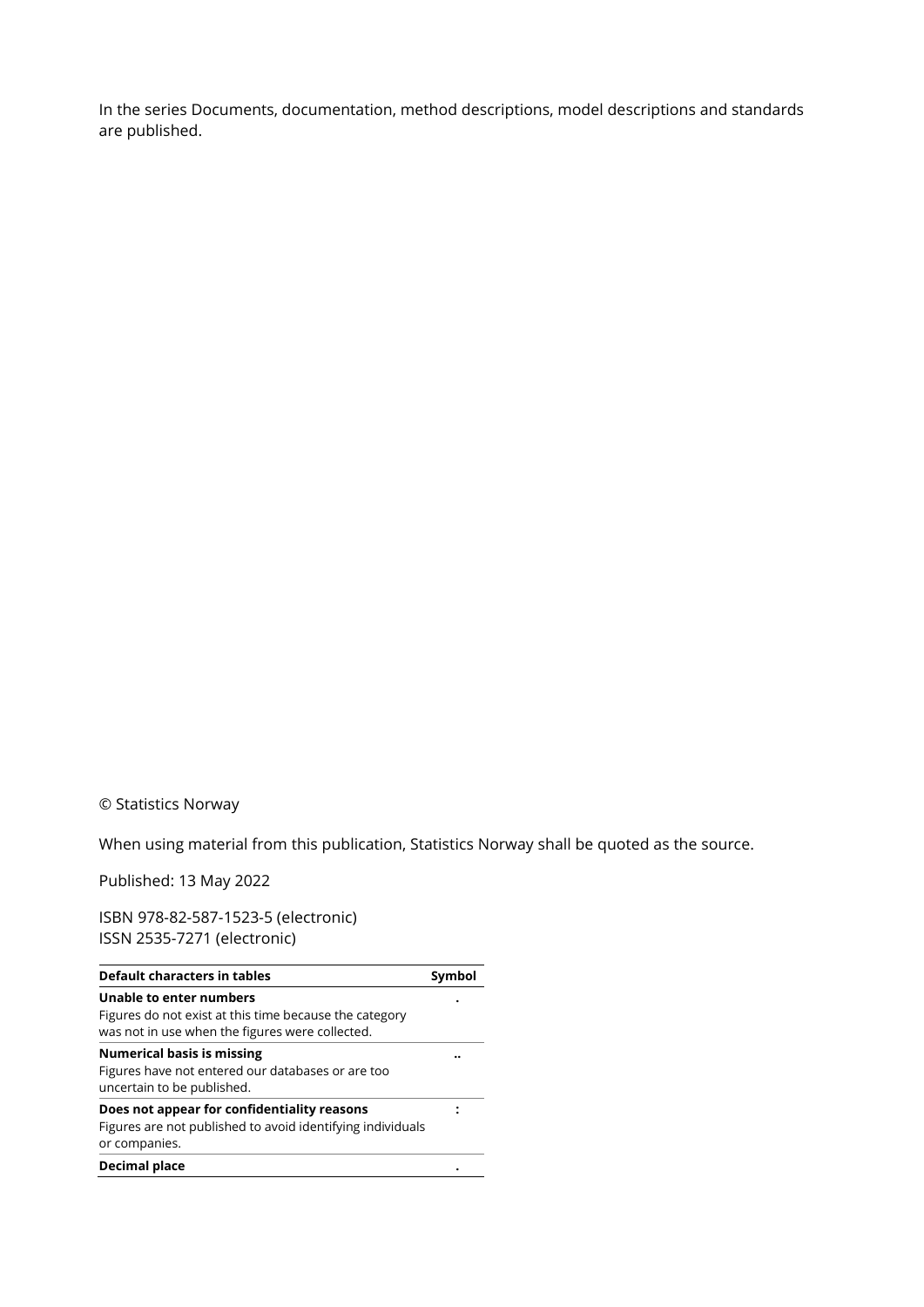# <span id="page-2-0"></span>**Preface**

The OECD report "The Ocean Economy in 2030" (OECD, 2016) stressed, among other things, "the need for greatly increased efforts to improve data quality, data coverage and measurement techniques in order to arrive at a more accurate assessment of ocean-based industries and their potential for the future." Through the Research Council of Norway, Norway has participated in OECD's work with the ocean economy since 2013, and in the current program period, the OECD has emphasized the development of satellite accounts for the ocean. A satellite account is an extraction of the national account, which focuses on a specific part of a country's economy - in this case the parts that can be linked to the ocean.

To this end, the OECD has worked with several coastal nations, including Norway through the Research Council of Norway and Statistics Norway (SSB), to establish an international standard for how an ocean economy is to be defined and measured. As part of this collaboration, Statistics Norway has prepared a pilot for a satellite account for the ocean for Norway, which is among the first such accounts in the world.

This project can be seen as part of a larger effort to establish a unified ocean account: The International High Level Panel for a Sustainable Ocean Economy ("Ocean Panel"), which is currently led by Norway, has recommended that a unified ocean account be established that sheds light not only on the ocean's contribution to a country's economic activity and the quality of life of its inhabitants, but also the impact of economic activity on the ocean itself. Such an ocean account will be an important source of information for decision-makers when they weigh various competing societal interests. The Ocean Panel proposes to carry out an ocean account under already established or soon-to-be established UN frameworks, such as the national accounts and the ecosystem accounts. It is precisely the former framework, the national accounts, that the OECD takes as its starting point, when they are now developing a standard for satellite accounts for the ocean.

These satellite accounts will hopefully be an important contribution to a unified ocean account, where the goal is that the satellite accounts will be compatible with both the national accounts and with the ocean ecosystem accounts when these are established. The rich flow of data that annually accrues to the national accounts makes it the main source of satellite accounts.

This is a pilot project, and it means that methodological choices can be reconsidered later. The figures must therefore be considered preliminary. Nevertheless, they are considered to be of sufficient quality for Statistics Norway to release them, with the hope that they can provide a basis for further work with measuring the ocean's economy at home and abroad.

The publication has been prepared by advisers Tor Kristian Ånestad and Erlend Nickelsen, both from the Section for National Accounts. The work is part-financed through support from the Research Council of Norway.

Statistics Norway, 30 March 2022

Lasse Sandberg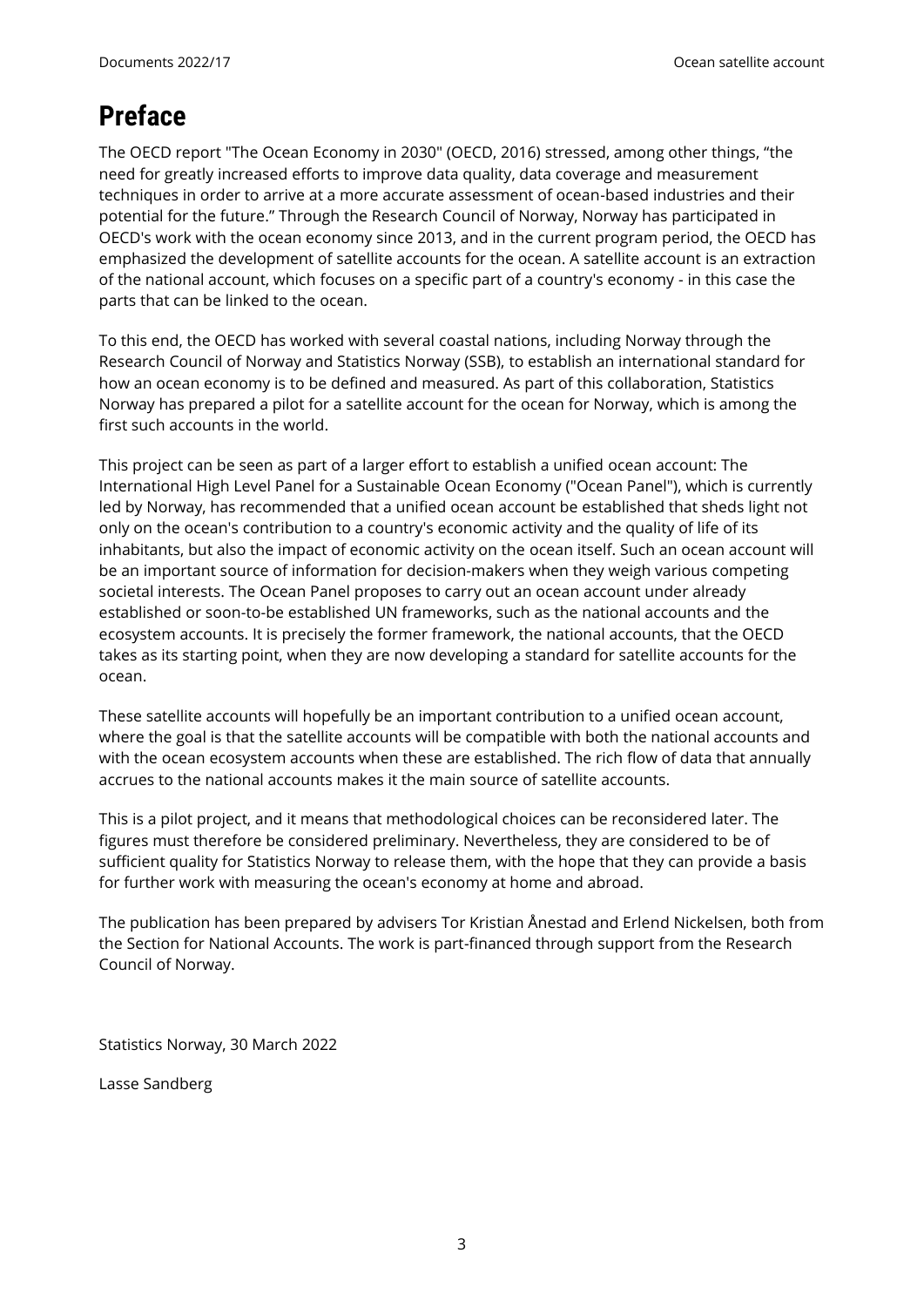## <span id="page-3-0"></span>**Summary**

The satellite accounts for the ocean are a pilot and are co-financed by the Research Council of Norway and Statistics Norway (SSB). It is part of the fourth phase of the OECD project «Future of the Ocean Economy» in which Norway has participated since the beginning in 2013. In order to make visible the size and structure of the mainland industries linked to the ocean, the satellite accounts are based on figures and concepts from the national accounts but that are processed and reclassified. The figures in the satellite accounts for the ocean are thus consistent with the national accounts, but the presentation is more detailed.

This documentation describes the framework to which the satellite accounts are subject, the available source material and the estimation methods used.

This pilot is based on the framework presented in the OECD's *Blueprint for improved measurement of the international ocean economy: An exploration of satellite account for ocean economic activity* (OECD 2021). The guide includes guidelines on principles and definitions, classifications, breakdown of numbers and tables to disseminate data. The guide is the result of numerous discussions between the OECD and coastal nations, including Norway.

The most important source for the satellite accounts for the ocean is the National Accounts' supplyuse framework. This framework provides a detailed description of the supply (production and imports) of goods and services in the Norwegian economy, and how these are used. It indicates what proportion of the supply of a product is used for consumption, exports, product inputs or investments and also by whom (industries, exports, and consumer groups), and is updated every year in connection with the publication of the final annual national accounts. An SAS-based ITsystem is the core and enables the flexibility in parameters and definitions that are needed when the follow-up work commences after this publication.

The satellite accounts for the ocean cover the years 2016 to 2019 and consist of supply and use tables as well as a summary table for key figures such as gross product, employment and investments.

The Ocean Panel has recommended that comprehensive ocean accounts be developed that reflect the true value of the ocean. This is necessary to achieve a more comprehensive and sustainable management of marine ecosystems and natural resources. Establishment of a satellite account for the ocean that shows the ocean's contribution to Norwegian value creation is a necessary first step on the road towards a comprehensive and unified ocean account. Such an account will be compatible with ecosystem accounts so that monetary value creation does not become the only indicator that decision-makers look to when making ocean-management policy.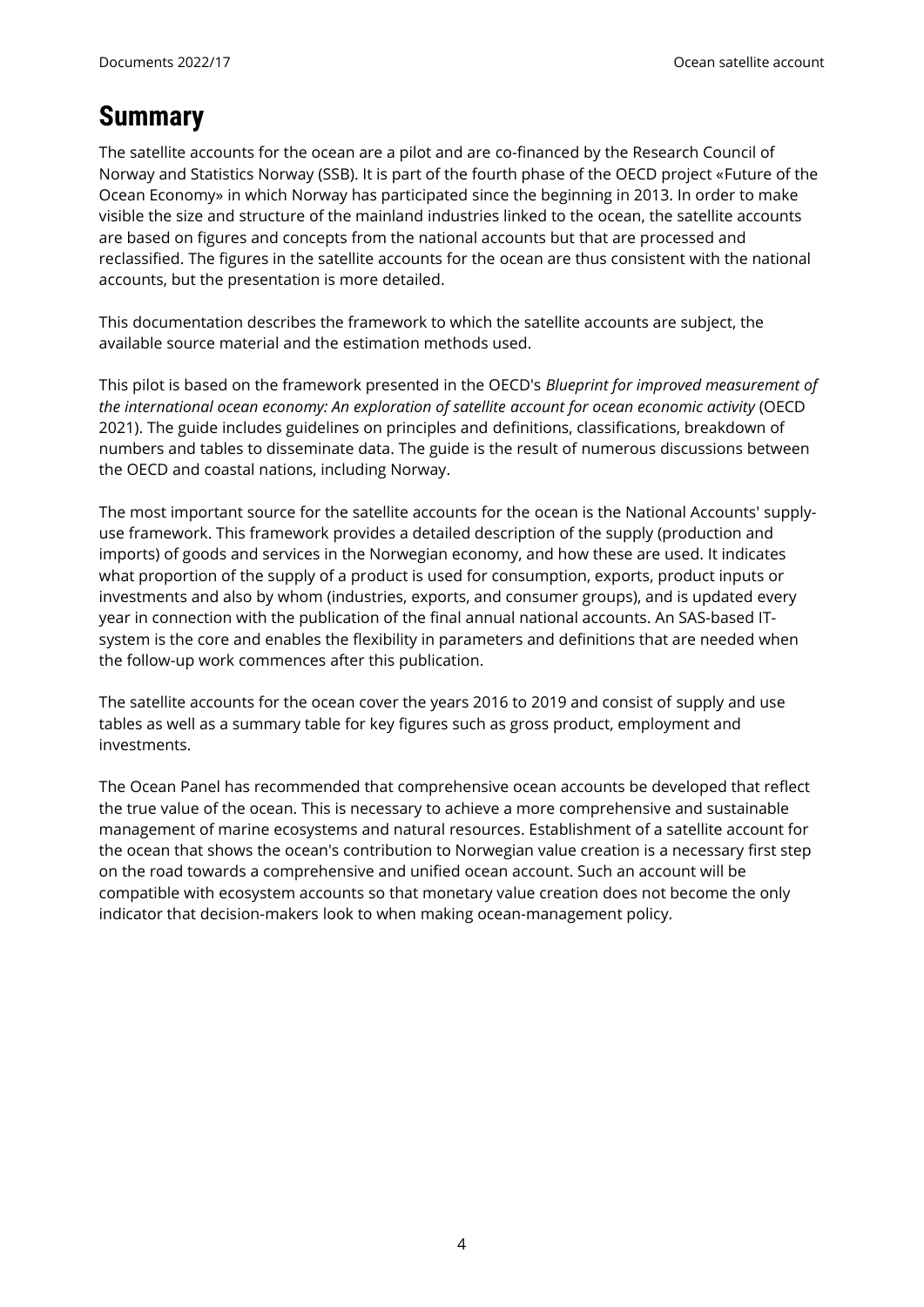# **Contents**

| $\mathbf{1}$ . |  |
|----------------|--|
| 2.             |  |
| 2.1.           |  |
| 2.2.           |  |
| 2.3.           |  |
| 3.             |  |
| 3.1.           |  |
| 3.2.           |  |
| 3.3.           |  |
| 3.4.           |  |
| $\mathbf{4}$ . |  |
| 4.1.           |  |
| 4.2.           |  |
| 4.3.           |  |
| 5.             |  |
|                |  |
|                |  |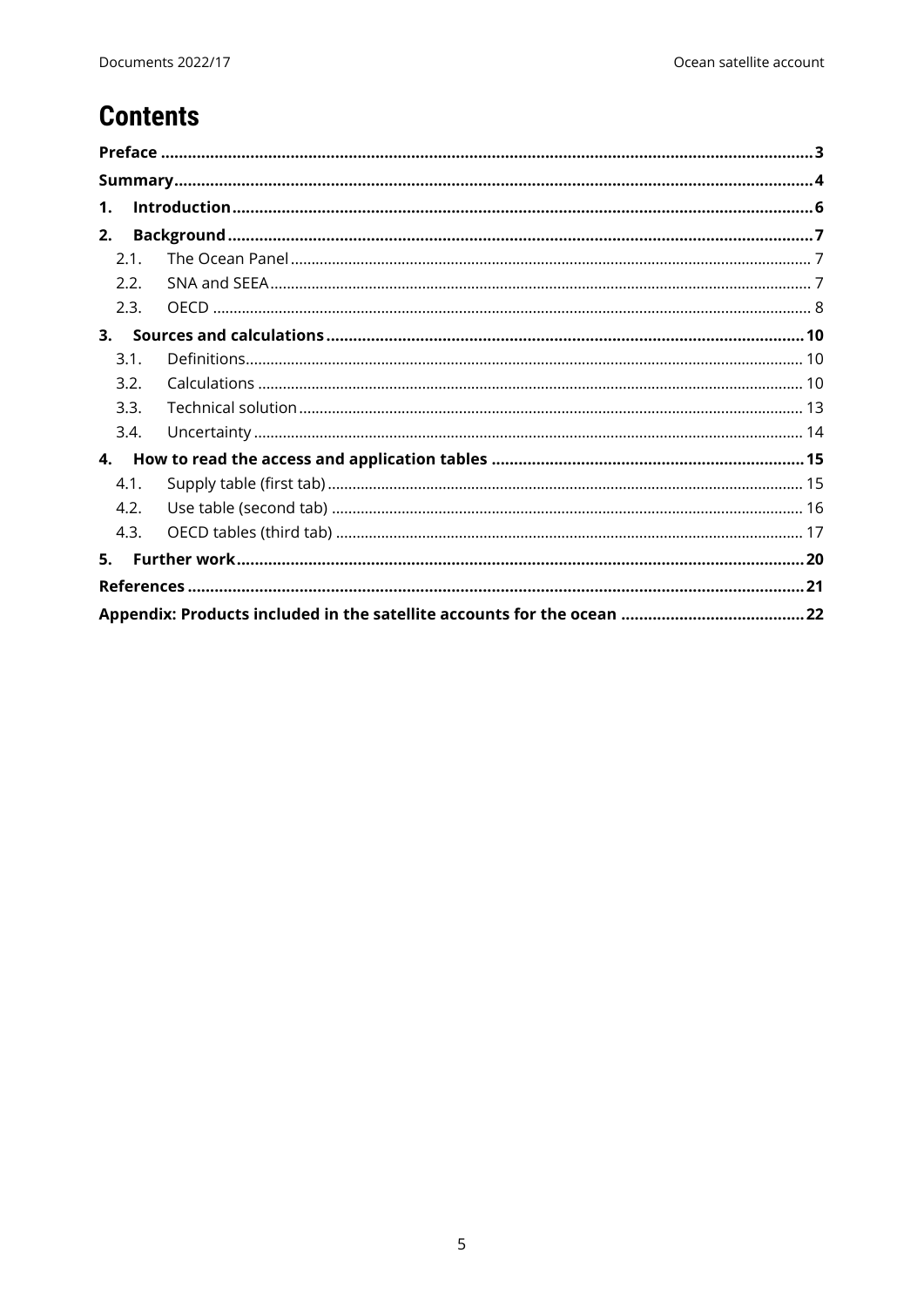# <span id="page-5-0"></span>**1. Introduction**

The pilot for the satellite accounts for the ocean was first published on 1 April 2022. This document describes definitions, principles, sources and estimation methods used to prepare these accounts. This documentation consists of five chapters and is structured as follows: Chapter 2 deals with the purpose and history behind the satellite accounts for the ocean. Chapter 3 describes the sources, method, and technical solution used for the calculations, as well as the uncertainties associated with these, while Chapter 4 provides an introduction to how to read the results from the tables. The chapter also contains abbreviated versions of the tables contained in the satellite accounts. Chapter 5 briefly discusses further work.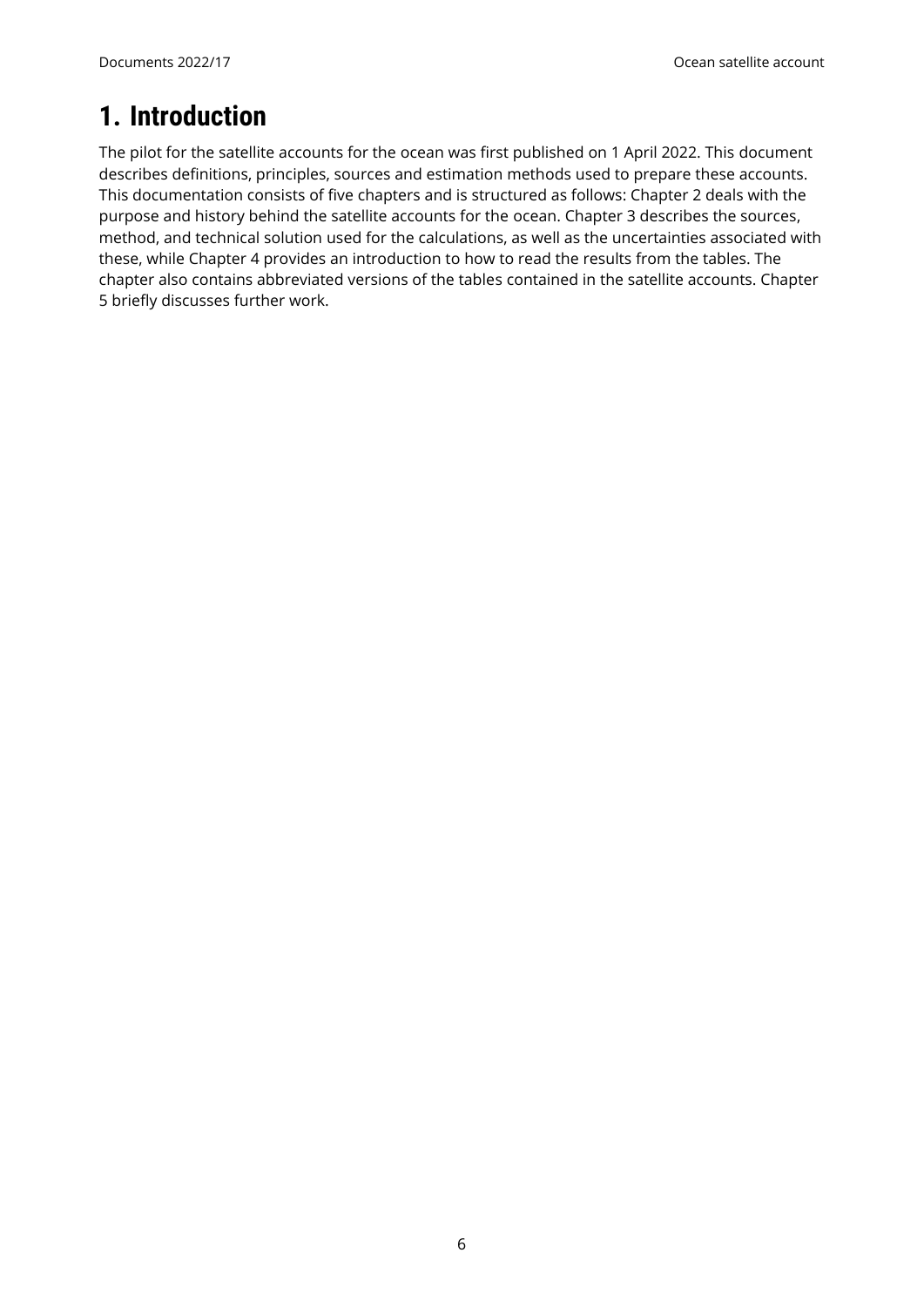# <span id="page-6-0"></span>**2. Background**

## <span id="page-6-1"></span>**2.1. The Ocean Panel**

At the initiative of the then-Prime Minister Erna Solberg, the Ocean Panel was established in 2018. The Ocean Panel today consists of 16 countries from all populated continents and is represented by its heads of state.

The Ocean Panel has published or financed 16 reports, one of which discusses ocean accounts, namely *National Account for the Ocean and Ocean Economy* (Fenichel et al., 2020). One of the five main recommendations from the expert group that wrote the report is to see the financial contribution from the ocean as a result of human activity (often called value creation or gross product) in a context. Three indicators can shed light on the value of the ocean: the ocean product, which is what this satellite account will capture; changes in the ocean balance sheet, and ocean income, which sheds light on how the funds derived from the ocean products lead to prosperity. This may also include other measures of value that are not measured in a systematic way today, such as quality of life and human welfare.

As an important first step, the Ocean Panel proposed a comprehensive ocean account that can build on the internationally recognized account frameworks *System of National Accounts* (SNA) and the UN's *System of Environmental Economic Account* (SEEA).

## <span id="page-6-2"></span>**2.2. SNA and SEEA**

 $\overline{a}$ 

An ocean account will compile ocean-related information from other international account frameworks, such as SNA and SEEA, when these have been created (Grimsrud and Ånestad, 2021).

Three such account frameworks are relevant in this context and can together provide a basis for a comprehensive ocean account:

- The National Accounts (SNA). The economic activity related to the ocean is separated from the national accounts in a satellite account for the ocean, which is the main topic of this documentation.
- SEEA Central Framework (SEEA CF). This is an account of the impact on the ocean by human activity, such as pollution, harvesting of biological resources, energy production and mineral extraction.
- SEEA Ecosystem Account (SEEA EA). The ecosystem accounts provide a framework for creating an account of ecosystems' distribution, environmental condition, and of society's use of natural goods (UN, 2021a).

The latter framework for ecosystem account was adopted by the UN in March 2021 as a new international standard,<sup>1</sup> but more work remains. Among other things, during the same meeting, the UN Statistics Commission decided to further develop SEEA with the aim of creating an environmental-economic account framework for the ocean, SEEA Ocean (UN, 2021b). A first version of SEEA Ocean will be completed in 2023.

<sup>1</sup>UN 2021a, Chapters 1-7 were adopted as statistical standards, while Chapters 8-11 on economic valuation of ecosystem services were adopted as internationally recognized statistical principles and recommendations.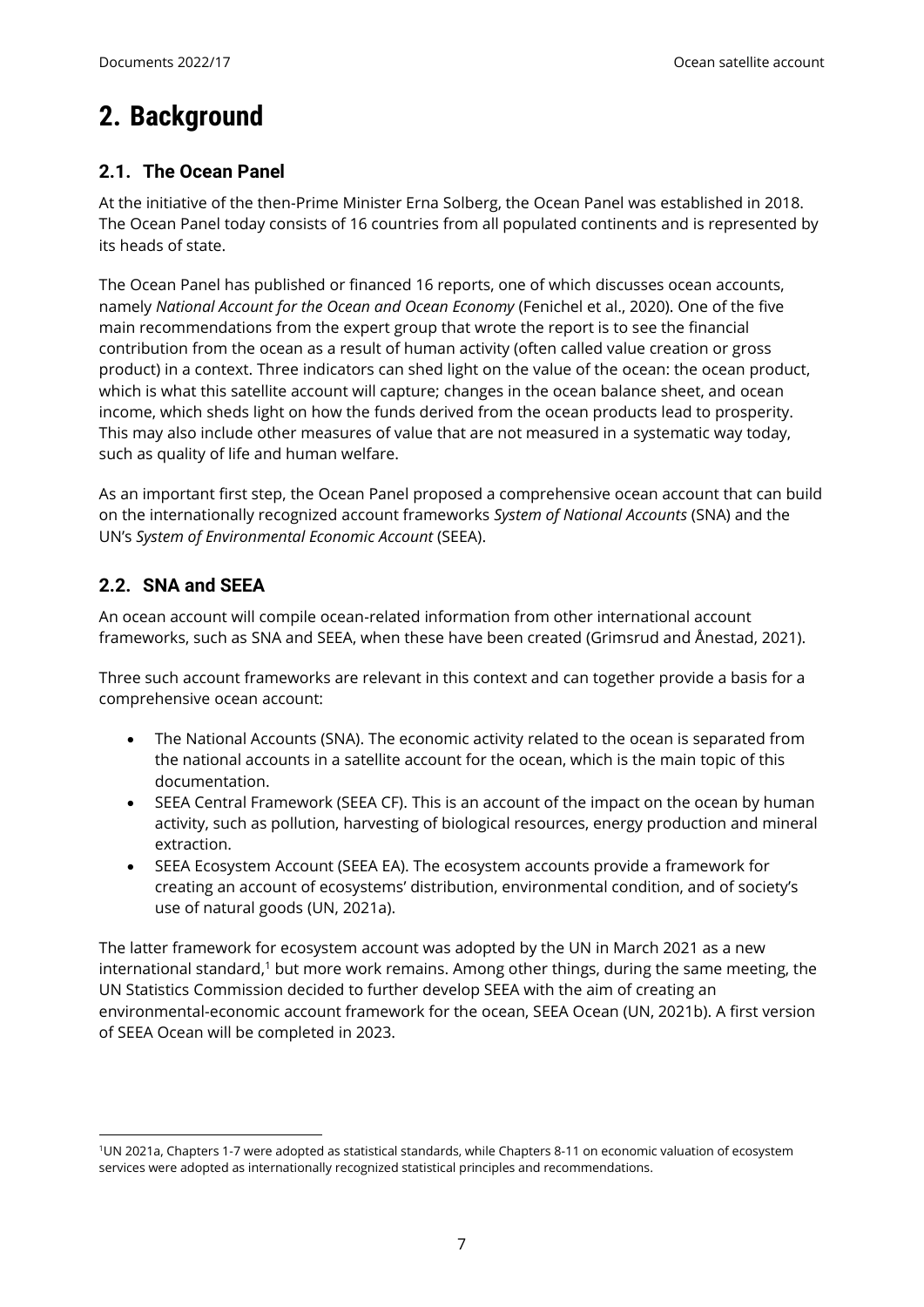The OECD has taken the lead in developing an international standard for satellite account for the ocean, i.e., a standard for how to separate ocean-related economic activity from the national accounts.

A satellite account for the ocean is one of several steps towards a complete ocean account and marks a good starting point for further expansion of the accounts. Establishment of a satellite account for the ocean that shows the ocean's contribution to Norwegian value creation is a necessary first step on the road to a comprehensive ocean account. Such an account will be compatible with ecosystem accounts so that economic value creation does not become the only indicator that decision-makers look to when determining ocean-management policy.

#### **Satellite account**

The satellite accounts "revolve" around the "planet" National Accounts, and are thus consistent with the national accounts, even if one uses external sources and has somewhat greater freedom to deviate from certain definitions of national accounts. Common to the satellite accounts prepared by the National Accounts is a special need to separate areas of activity and make them visible together, since these areas of activity in the ordinary national accounts span a number of different industries in different economic sectors. In order to determine the size of these activity areas, such as education, the figures are calculated by regrouping background material and by using the National Accounts' supply-use tables. Key users of the satellite accounts are ministries, business or interest organizations, researchers, and international organizations such as the OECD, Eurostat and UN specialized agencies.

#### <span id="page-7-0"></span>**2.3. OECD**

Norway, through the Research Council of Norway, has from the beginning in 2013 participated in the project «The Future of the Ocean Economy », led by the OECD's STI<sup>2</sup> Ocean Economy Group. The project resulted in April 2016 in the publication "The Ocean Economy in 2030" (OECD, 2016), which contributed to the ocean being put even higher on the agenda in Norway and in many other countries. The Research Council invited Statistics Norway to contribute to the OECD's work, which is now in its fourth phase. This phase includes the development of an economic satellite account for the ocean.

In this phase, the OECD has prepared guidelines for a satellite account for the ocean based on the national accounts. A crucial question is how the ocean economy should be delimited. Economic activity related to the ocean varies from country to country, and in the work on an international standard, it is important to have a delimitation that facilitates comparable figures internationally. Statistics Norway has contributed to this process throughout 2021. With Norway's extensive ocean economy, with the petroleum and aquaculture sectors as particularly Norwegian features, it has been important for Norway that the OECD's definitions correspond to Norwegian conditions to the greatest possible extent.

The result is "Blueprint for Improved Measurement of the International Ocean Economy: An Exploration of Satellite Account for Ocean Economic Activity", published in April 2021 (OECD 2021). The publication is based on input from participating coastal nations and contains, among other things, the OECD's definition of economic ocean activities, which is also the basis of the parameters of this pilot account. Also included is a detailed list in the form of CPA and ISIC codes<sup>3</sup> of products (goods and services) that satisfy one or more of the criteria for economic oceanic activity. In Norway's case, this list is not exhaustive: several activities that meet the criteria for ocean activity in

l

<sup>&</sup>lt;sup>2</sup> Science, Technology and Innovation

<sup>3</sup>CPA: Classification of Products by Activity. ISIC: International Standard Industrial Classification of All Economic Activities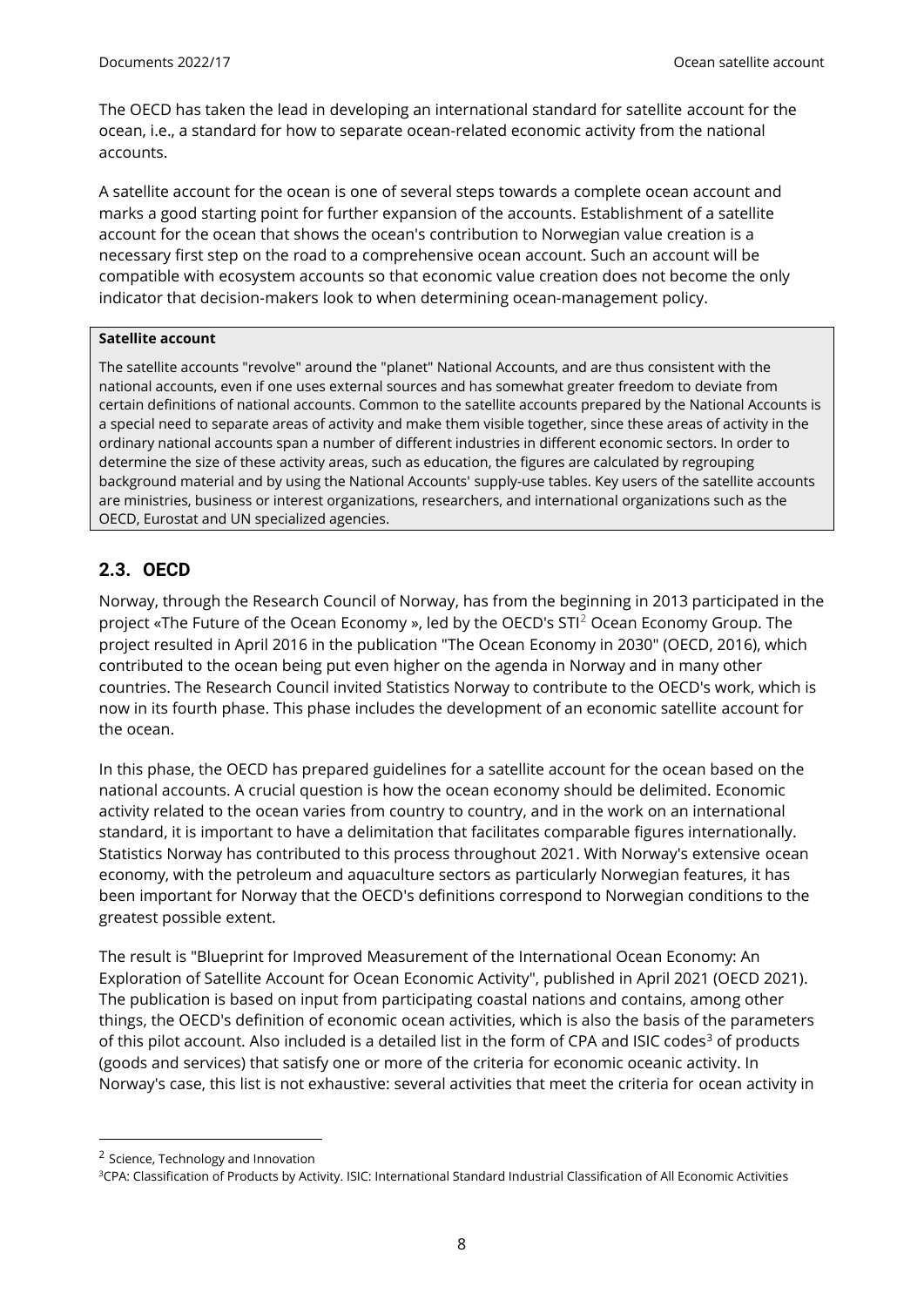$\overline{a}$ 

Norway, such as seismic and geological surveys, are not included in the OECD's detailed list, but are included in the pilot as these accounts must be as relevant as possible for Norwegian users.<sup>4</sup>

At the same time, some products OECD defines as ocean activities are not included in this pilot, as more resources are needed to estimate the ocean component of these. The most important product is housing services, which are included in ordinary national accounts. By using the value of a home, a rent can be estimated, which is the price of a housing service. The OECD has proposed that a satellite account for the ocean estimates the part of the value of a dwelling that can be attributed to proximity to the ocean. Portugal has done this for homes located in municipalities bordering the ocean (INE, 2020). Given the Norwegian settlement pattern, Statistics Norway has so far not tried to quantify this for Norway. Norway has a large proportion of homes and cabins located near the ocean, and thus it is more difficult to give a precise measure of how much this increases the value of the home. This is something that can be re searched further if this pilot work is to be made into a permanent satellite account from Statistics Norway.

A number of countries have produced economic studies on their own initiative. In 2020, Portugal became the first EU country to publish satellite accounts for the ocean (INE, 2020), while a number of other EU and OECD countries have published economic studies of the importance of the marine economy, such as the United States (BEA and NOAA, 2020) and Australia (AIMS, 2018).

<sup>&</sup>lt;sup>4</sup>The IT solution on which the satellite accounts are based can easily meet other definitions of an ocean economy, e.g. when figures are to be provided to the OECD.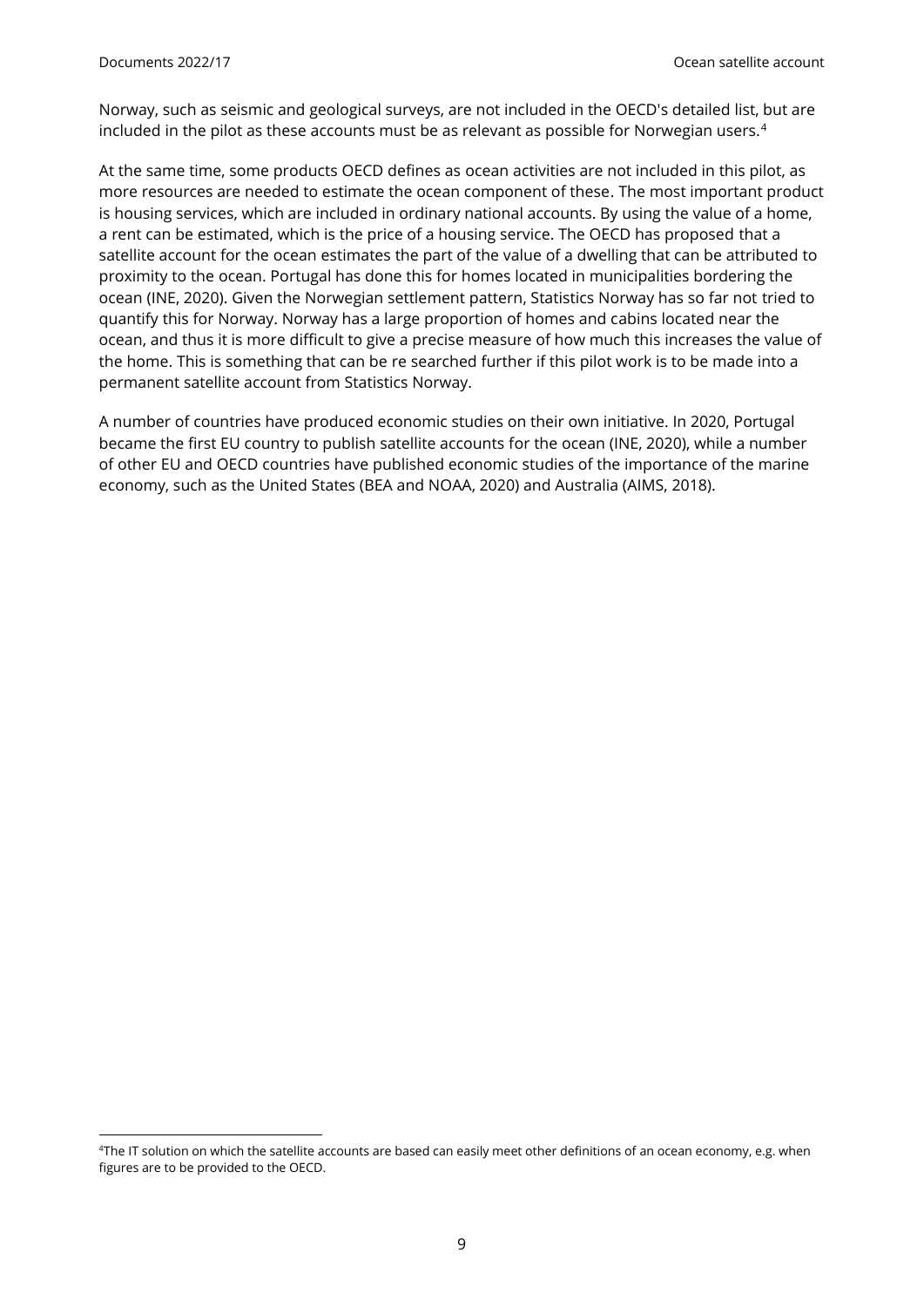# <span id="page-9-0"></span>**3. Sources and calculations**

## <span id="page-9-1"></span>**3.1. Definitions**

Statistics Norway has used the OECD's definition of economic activities related to the ocean, which are activities that

- a) takes place on or in the ocean;
- b) produces goods and services primarily for use on or in the ocean;
- c) extracts non-living resources from the marine environment;
- d) harvests living resources from the marine environment;
- e) use living resources harvested from the marine environment as intermediate inputs;
- f) would likely not take place were they were not located in proximity to the ocean; or
- g) gain a particular advantage by being located in proximity to the ocean.

As an example, production of ship propellers made by the metal goods industry is included in the satellite accounts, since ship propellers are specially adapted for use on or in the ocean, while production of electricity or diesel on the mainland is not included as these products are not "tailored" for use at ocean, regardless of the fact that many of the end users of these products are among the ocean industries. Other activities are more difficult to assess whether they are specially adapted to ocean use: marine insurance and production of bunker oil are included in this pilot, while cleaning and freight forwarding services are not included.

Many of these assessments will be evaluated in connection with follow-up work and feedback from users prior to any publication of the satellite accounts for the ocean as official statistics (something which pilot accounts such as this one are not).

All these economic activities trigger demand for goods and services produced in the rest of the economy. A common way of capturing such demand effects is through ripple effect analyses, such as the report «Ripple effects of the petroleum industry in the Norwegian economy» (Hungnes, Strøm and Ånestad, 2021). In these analyses, an attempt is made to map the overall effect of a demand shock directed at suppliers in several stages. The OECD's definition, on the other hand, is limited to only those goods and services that are specially adapted for ocean use.

### <span id="page-9-2"></span>**3.2. Calculations**

 $\overline{a}$ 

The national accounts' supply-use tables form the basis for the calculation of the ocean accounts. These tables provide a detailed description of the supply (production and import) of goods and services in the Norwegian economy, and how these are used (consumption, exports, intermediary consumption or investments) and by whom (Norwegian industries and consumers and the rest of the world). The supply-use system is updated every year in connection with the publication of the final national accounts. The most important sources for the national accounts and the basis for the supply-use system are Structural Business Statistics (NØKU), which are based on business data submitted to the tax authorities and adapted surveys such as forms for turnover, costs and investments (the OKI-form), <sup>5</sup> PRODCOM, <sup>6</sup> KIS survey,<sup>7</sup> foreign trade statistics, central government accounts, municipal accounts, etc. For some of the service industries, the information is less detailed

<sup>&</sup>lt;sup>5</sup>Turnover, costs and investments in the business sector, a Statistics Norway survey.

<sup>6</sup> **Prod**uction **Com**munautaire, an SSB / Eurostat survey for industry and mining.

<sup>&</sup>lt;sup>7</sup>The survey «Investments in oil and gas, industry, mining and power supply»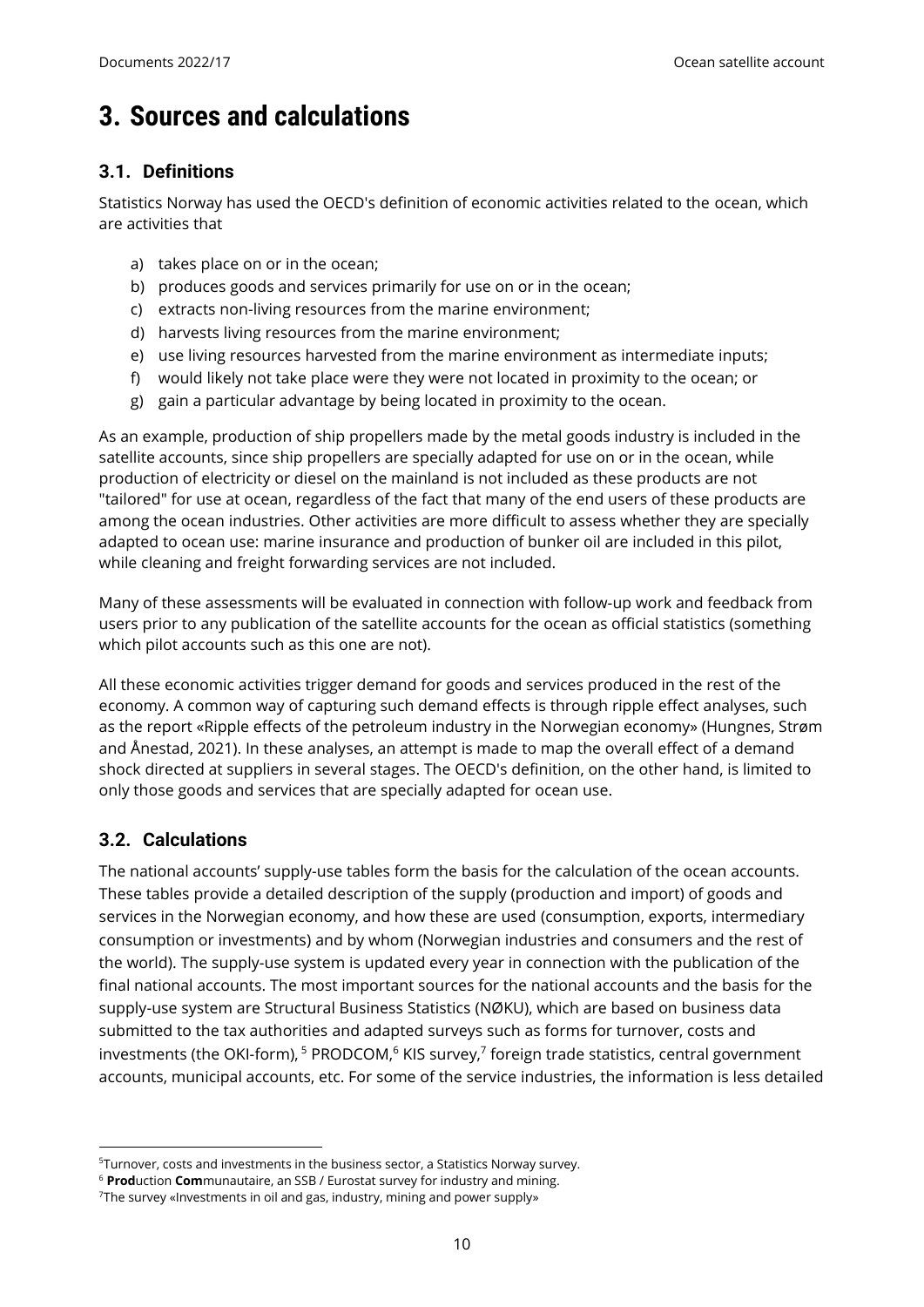and the supply-use tables rely on counter-sector information and professional assessments about which products the production, intermediary consumption, and investments consist of.

From the supply-use tables, information is obtained on production, intermediary consumption and investments for the industries that are defined as the core of the ocean industries. We have defined these as follows:

| Nutrition                                                | Business classification (NACE / SN07) |
|----------------------------------------------------------|---------------------------------------|
| <b>Fishing</b>                                           | 03.1                                  |
| Aquaculture                                              | 03.2                                  |
| Extraction of crude oil and natural gas                  | 06                                    |
| Services related to crude oil and natural gas extraction | 09.1                                  |
| Processing of fish, shellfish, and molluscs              | 10.2                                  |
| Construction of ships and boats                          | 30.1 excluding 30,113 and 30,116      |
| Construction of oil platforms and modules                | 30,113 and 30,116                     |
| Pipe transport (of oil and gas)                          | 49.5                                  |
| Shipping <sup>8</sup>                                    | 50                                    |
| Services related to maritime transport                   | 52.22                                 |

| Table 3.1 | <b>Core ocean industries</b> |  |
|-----------|------------------------------|--|
|-----------|------------------------------|--|

All production delivered by the ocean industries is included in the accounts. The ocean industries use a number of goods and services to manufacture their products, called intermediary consumption and investments. These goods and services are divided into two categories: Those that may be specially adapted to the ocean use and those that may not. For example, the product *animal feed* will have a share linked to ocean use, because a (large) share of the animal feed production in Norway is adapted to use in aquaculture. If fish feed and e.g. pigs feed was identical products this product would not have been included in these accounts, just as Christmas trees and blankets are not included, as they are too generic. The size of the ocean component of a product is calculated based on *the proportion of the total domestic use <sup>9</sup> the ocean industries as a whole has of a particular product.*

> *Ocean share of product*  $X = \frac{\Sigma(Domestic\ use\ of\ product\ X\ by\ ocean\ industry\ Y_i)}{\Sigma(t_1)$ Total domestic use of product X

Many of the products that are considered to be partially linked to the ocean are produced by industries that are not defined as ocean industries. For example, most animal feed is produced by the industry *Manufacture of prepared animal feeds* (NACE 10.9). This industry and all other industries that produce goods and services that are partially linked to the ocean, but which are not defined as a core ocean industry are defined as "suppliers." Their ocean production is included in these accounts.

There are also some products where

l

<sup>&</sup>lt;sup>8</sup>This industry classification also includes ocean transport on rivers and lakes, which a satellite account for the ocean should not include, but the financial contributions from such activity are very small and no attempt to weed them out is necessary in Norway.

<sup>&</sup>lt;sup>9</sup>Outside stock, where we have no information and assume reflects other application.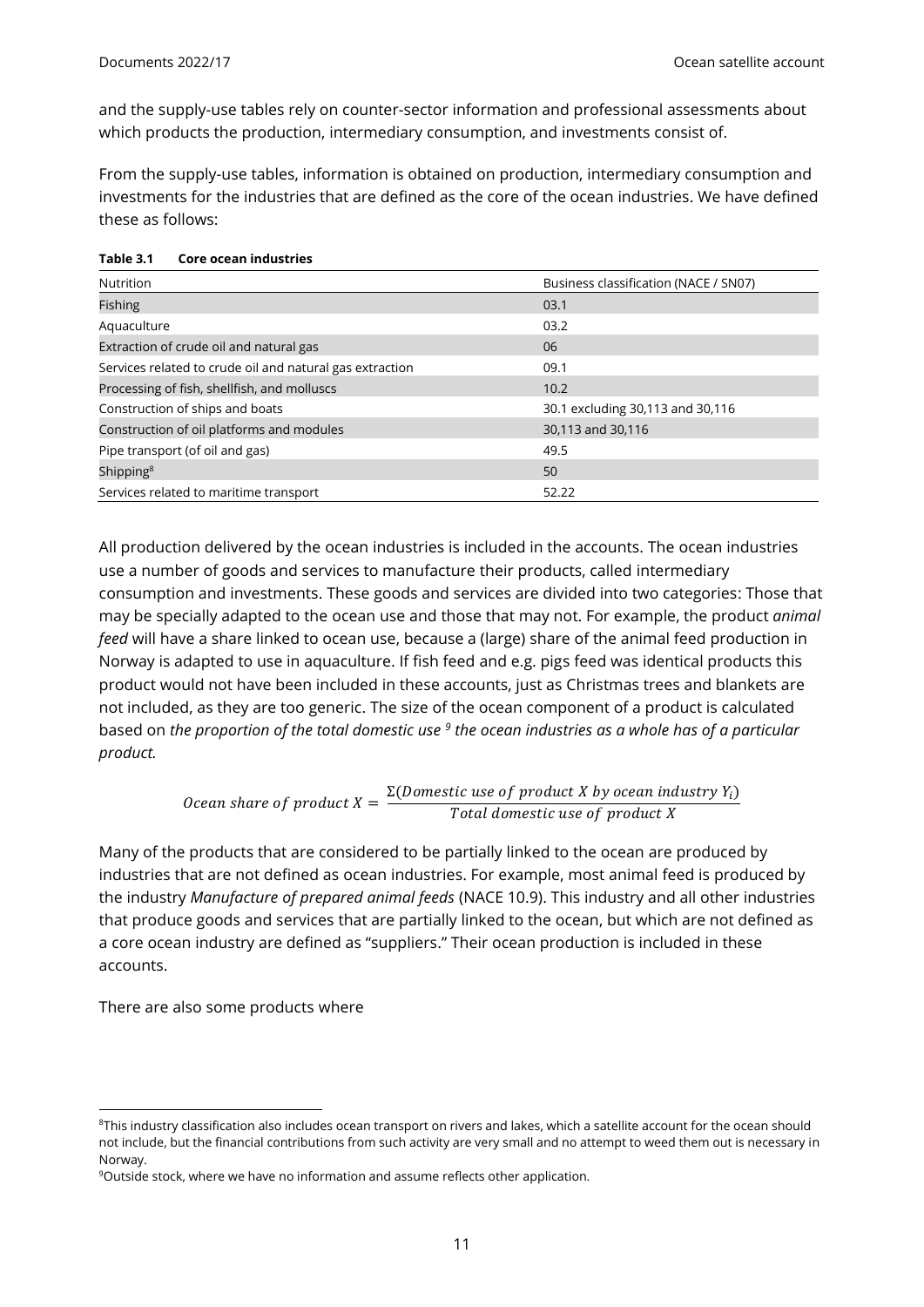$\overline{a}$ 

- the product satisfies enough criteria in section 3.1 to be considered as a marine product *per se*, regardless of its end use or producer, or
- it is not possible to extract an ocean portion based on the supply-use framework.

In the first category you will find, for example, *Rental of drilling rigs* where we through a manual input override the supply-use framework and include the *entire* product, regardless of its use.<sup>10</sup> In the second category, where the supply-use framework does not provide any relevant information, one finds, for example, teaching services. Here, there are educational courses at upper secondary, vocational school, college and university level that are linked to the ocean.

The following product categories belong to the second group of products, where the supply-use framework is not used but rather external sources.

| Table 3.2 | Ocean activities where the source is not the national accounts at the crossroads |
|-----------|----------------------------------------------------------------------------------|
|-----------|----------------------------------------------------------------------------------|

| Ocean activity                                         | Source                                                                                                              |
|--------------------------------------------------------|---------------------------------------------------------------------------------------------------------------------|
| Education (vocational schools, upper secondary, higher |                                                                                                                     |
| education)                                             | Admissions data, <sup>11</sup> Directorate of Education <sup>12</sup>                                               |
| Sports activities                                      | Membership in the relevant athletic associations that are<br>part of the Norwegian Sports Association <sup>13</sup> |
| Offshore catering                                      | Business and enterprise information <sup>14</sup>                                                                   |
| Construction of port facilities                        | Business and enterprise information                                                                                 |
| Loading and unloading                                  | Business and enterprise information                                                                                 |
| Storage                                                | Business and enterprise information                                                                                 |
| Tourism                                                | Map data $15$                                                                                                       |
| Research and development                               | Business and enterprise information                                                                                 |

By combining production from the core ocean industries, suppliers and the products that are estimated by using external sources, total production is found in basic prices. <sup>16</sup> Imports, taxes,

 $10$ In practice, the supply-use model would include all the production of this service in most years since this service is delivered to the extractive industries (entirely ocean-based in Norway), but should it be delivered to another industry one year, such as a rental of equipment industry (which is not defined as a core ocean industry), the share would decrease, which is undesirable.

<sup>&</sup>lt;sup>11</sup>The following programs are included: Aquaculture and seafood, marine technology, fish health, climate, atmospheric and marine physics, petroleum and process technology, fisheries and aquaculture science, nautical science, aquamedicine, shipping management, biomarine innovation, shipping management, engineering, ship design, petroleum science, marine engineering, marine engineering, marine technology, aquaculture operations and management, marine logistics and business, petroleum logistics and business, petroleum technology, marine and offshore technology, shipping and logistics, and marine engineering

<sup>&</sup>lt;sup>12</sup>Upper secondary: the number of students in boat building subjects, maritime electrician subjects, fishing, aquaculture, welltechnology, and maritime subjects. Vocational schools: the number of students in the education areas «Tekno - Maritime» and «Tekno - Petroleum». Higher education: The number of students in all fields of study that are explicitly linked to the ocean, in addition to the petroleum subjects, a total of 30 programs. The numbers are then divided by the total number of students.

<sup>&</sup>lt;sup>13</sup>Dykkerforbundet, Roforbundet, Seilforbundet, og Vannski- og Wakeboardforbundet (The national associations for diving, rowing, sailing, waterskiing, and wakeboarding)

<sup>&</sup>lt;sup>14</sup>"Business and enterprise information" means either that the activity has a NACE code at the five-digit level (most detailed level) that indicates ocean activity (the supply-use system is more aggregated than the NACE five-digit level and thus this information does not exist within the supply-use system) or that each economically significant enterprise in the relevant NACE-industry has been manually reviewed (accounts, websites) to estimate the share of a company's gross product that can be linked to ocean activity.

<sup>&</sup>lt;sup>15</sup>Every company in the business area accommodation and restaurant business, except cafeterias (where only offshore companies are included), is plotted on a map of Norway. Thereafter, all companies located further than 100 meters from the coastline were filtered out. The ocean share of this activity is thus the gross product of the remaining companies divided by the entire population of companies in accommodation and restaurants.

<sup>&</sup>lt;sup>16</sup>The value before net tax, transport margin and profit has been added.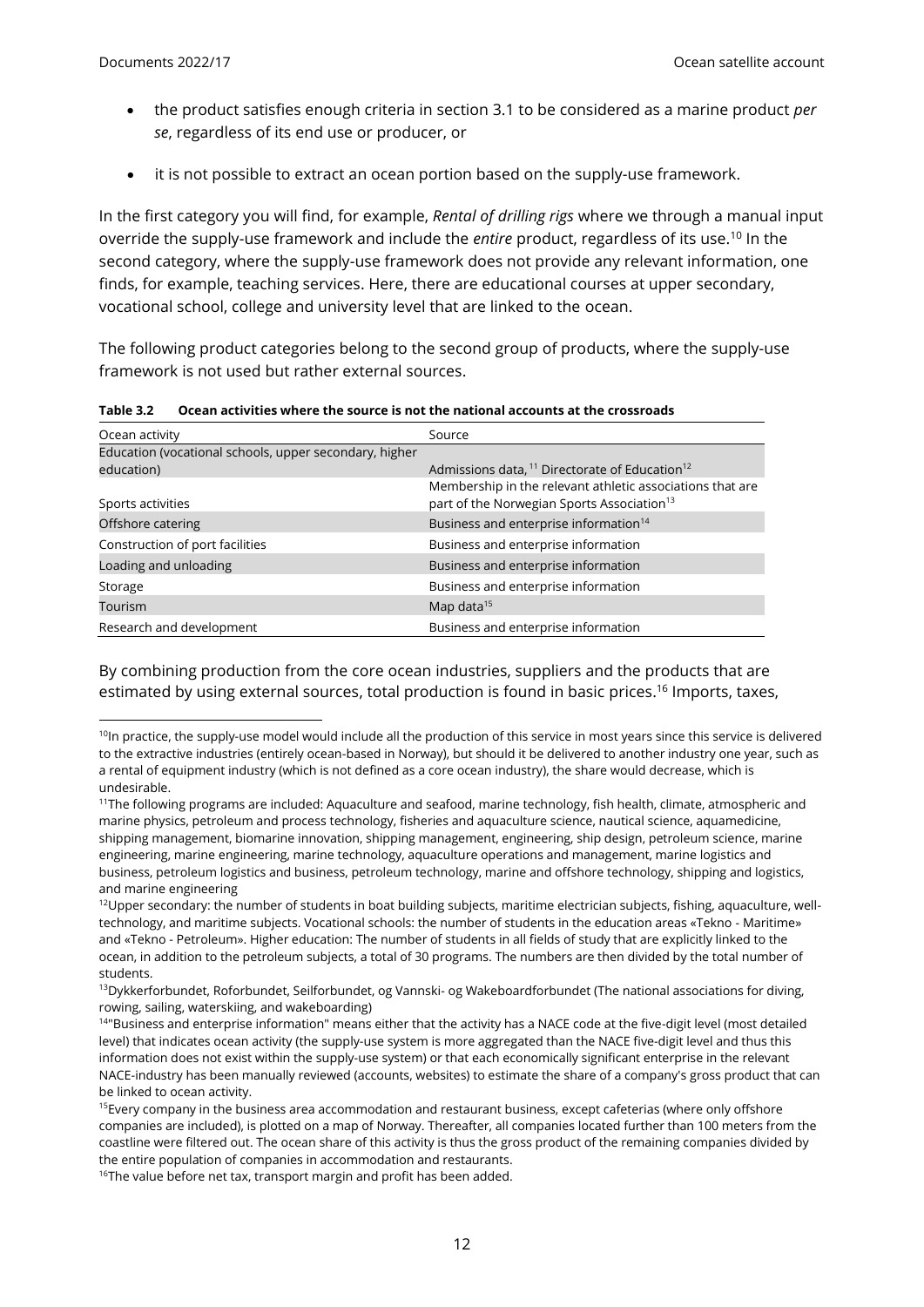subsidies and transport margins are then added. For some products, these sizes must be calculated because the product is not included in its entirety in the accounts. Animal feed is an example of this. Because animal feed is used by industries other than aquaculture (especially agriculture), one cannot include imports, tax subsidies and transport margins in their entirety. If aquaculture accounts for **x** per cent of total domestic use, **x** per cent of imports, exports, stocks,<sup>17</sup>taxes, subsidies, transport margins will be added after the production at purchaser's prices<sup>18</sup> has been estimated.

The process described in the previous section estimated the "*ocean share"* of each product*.* To calculate the gross product, one needs to know how big the production is and then subtract the intermediary consumption that was used in the production process. To do this, all the products in the satellite accounts for the ocean must be summed up and distributed among the approximately 150 industries that produced them.<sup>19</sup> The reason is that there is no information about how much intermediary consumption was used to make each individual product, only how much intermediary consumption was used by the entire industry to make all the different products that the industry made.

Each industry will now have produced a number of different ocean products. The value of these is then summed up and divided by the total production of the industry (which includes both products that can be linked to the ocean and not linked to the ocean). If the share of ocean production in an industry is 50 per cent, the share of intermediary consumption, gross investment and employment<sup>20</sup> related to the ocean will also be 50 per cent.

## <span id="page-12-0"></span>**3.3. Technical solution**

In order to prepare the satellite accounts for the ocean, Statistics Norway has developed a production system based on the SAS Enterprise Guide platform. The program uses a set of different directories in which the user has defined specific industries as marine industries, indicated whether a product can be tailored to ocean use and whether its "ocean share" should be calculated using the supply-use framework or whether external sources are to be used. In addition, the directories control the type of aggregation level to be used with different users in mind. All this is controlled via prompts that will appear on the screen when the program is run. The program is designed so that it will be easy to use with only basic knowledge of SAS.

Due to a major revision in 2019, there are no supply-use tables in the format the SAS program needs before 2016. Thus, the time series starts in 2016. The flow chart illustrates how the SAS program works.

l

 $17$ Many goods are not used in their entirety by industries, consumers, the state, or for export within a year, and end up in stock, which in the Norwegian national accounts is both physical storage and statistical discrepancies. As "the warehouse" does not provide any information about what the product is used for, it is assumed in these accounts that the ocean share of goods that were put in stock is the same as for the goods that were actually used.

 $18$ Basic value + net tax, transport margin and profit.

<sup>19</sup>This is done by proportional distribution. For example, if 90 per cent of animal feed were produced by the *Concentrations industry* and 10 per cent of the *Fish processing industry* , 90 per cent of the animal feed that can be linked to aquaculture (read: fish feed) are attributed to the *Animal feed industry and 10* per cent to the industry *Fish processing industry* in the satellite accounts for the ocean *.*

<sup>&</sup>lt;sup>20</sup>The source is the National Accounts's labor force accounts.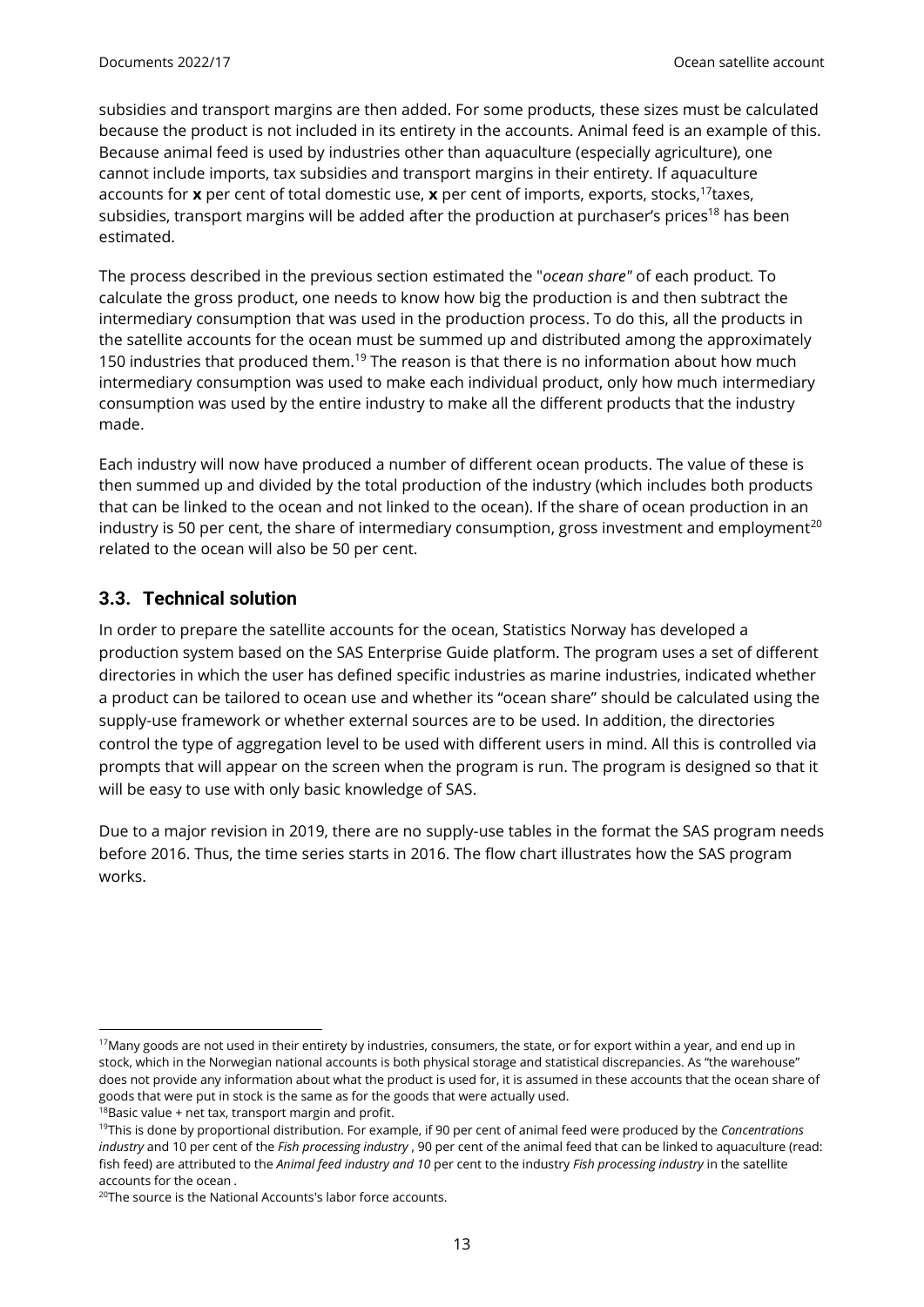

#### <span id="page-13-0"></span>**3.4. Uncertainty**

There will always be uncertainty associated with accounts that are based on data collected for a purpose other than statistics and that are processed according to specific rules. Large parts of the supply-use system are based on such sources. Much of the work ahead with this pilot is to consult with other sources to see how well the supply-use system reflects the facts. The following is a nonexhaustive list of uncertainties that are important to be aware of:

- The entire supply-use framework is updated every year, but not all the coefficients that distribute production and intermediary consumption on different products. There is a difference in the level of detail in the information among the different industries, with better information on the manufacturing industries (where the distributions of products are updated every year via the production statistics PRODCOM) than on the service industries, where the product distribution is based on the assumption that the industry classification (NACE) determines the product. The information about production is assumed to be better than the information about intermediary consumption. As a consequence, the numbers in the tables are rounded to the nearest hundred million (or zero). Improving the supply-use framework means improving the satellite accounts for the ocean.
- For products that are only partially related to the ocean, this share of the ocean is calculated based on the Norwegian ocean industries' use of this product. Products can also be exported or included in the increase/reduction of inventories. The supply-use system has no such information. The ocean share is thus assumed to be the same for these uses. If e.g. 50 per cent of the supply of animal feed is used by aquaculture in Norway, the satellite accounts assume that also 50 per cent of the imports, exports and changes in inventory of animal feed are linked to the ocean (and are thus fish feed). Note that this does not take into account that much of the intermediary consumption used to produce the fish feed itself is imported, as this is too far out in the supply chain to be included in an ocean account. Review of other sources (such as customs data) will be important for quality assurance of future versions of the satellite account.
- As mentioned, the share of intermediary consumption, gross investment and employment associated with the ocean is the same as it is for production in the relevant industry. This assumption is probably less problematic than the above.
- The figures for tourism are mainly based on restaurants and hotels located 100 meters from the coastline. This is obviously an arbitrary length and will include a number of companies that do not enjoy a particular advantage of being close to the coast.
- There may be different degrees of organization among the different sports; e.g. it is not a given that surfers to the same extent as handball players join a federation and will thus be underrepresented in these accounts.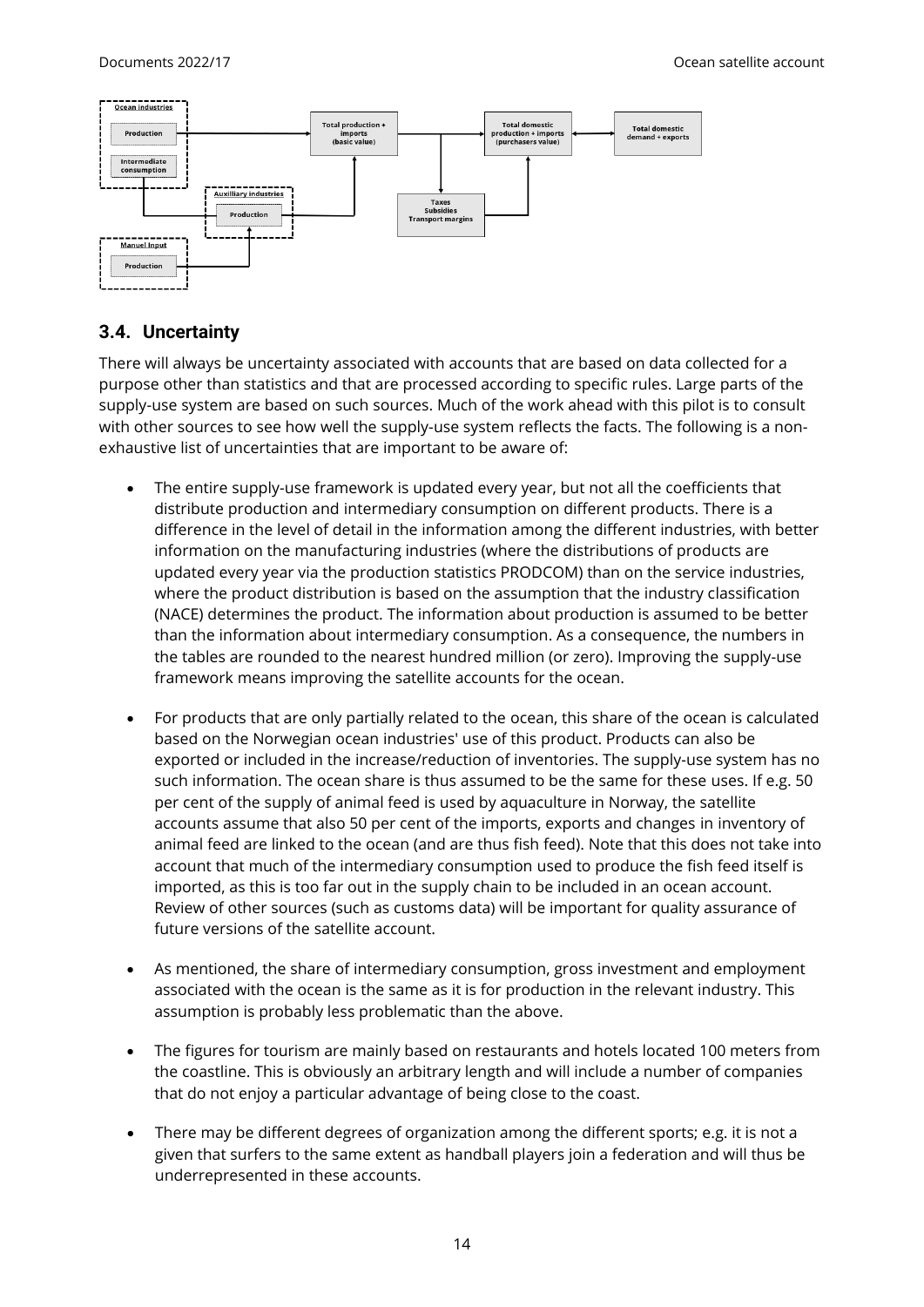## <span id="page-14-0"></span>**4. How to read the access and application tables**

The pilot version of the satellite accounts for the ocean is initially published in the form of three tables which are published on Statistics Norway's [website.](mailto:https://www.ssb.no/nasjonalregnskap-og-konjunkturer/nasjonalregnskap/artikler/satellittregnskap-for-hav) Here is an overview of how the tables are structured. The published tables contain some more details than what is reproduced in this note.

## <span id="page-14-1"></span>**4.1. Supply table (first tab)**

The supply table shows where the marine products in the Norwegian economy come from. In this pilot account, we only distinguish between Norwegian mainland production, other Norwegian production and imports, instead of showing detailed business information. In the vast majority of cases, there is little to be gained from showing which industries produce which products: there is typically one industry that makes up the majority of a single product and related products, with only minor production among other industries. To take one example: three industries in the food industry produce some animal feed in Norway according to the National Accounts' cycle, but one industry, namely the animal feed production industry, accounts for 99% of this. There will be great uncertainty associated with such small numbers as the remaining percentage and then one encounters confidentiality problems without analytical gain.

Let's go through two examples of how to read the table. The cells refer to the first tab of the spreadsheet itself, not to the abbreviated table below.

- Let's look at line 33, *Ship brokerage and chartering services.* The Norwegian marine economy had a total supply of NOK 7,100 million of such services at purchaser's prices (see cell K33). Norwegian enterprises accounted for NOK 5,300 million (see C33 + E33), while imports accounted for the rest (NOK 1,800 million, see cell G33), in basic prices, i.e. without net taxes, margins and transport margins. These sums are found in columns H-J; in this example, VAT, transport margins and sales margins are so low that they are rounded down to zero (see H33-J33), which is not unexpected since this is a service (no transportation costs).
- The sum of column F corresponds to the total production (in basic prices, i.e. without taxes, subsidies, etc.) in the Norwegian ocean economy in 2019, which is the same sum found in the summary table in current prices, i.e. the table in the third tab (NOK 1,274,800 million in 2019, see T22 or N46 in the tab «Summary»).<sup>21</sup>

The table on the next page is an abbreviated version of the table in the first tab of the spreadsheet.

 $\overline{a}$ 

 $21$ Due to rounding errors, the sums will not always be exactly the same.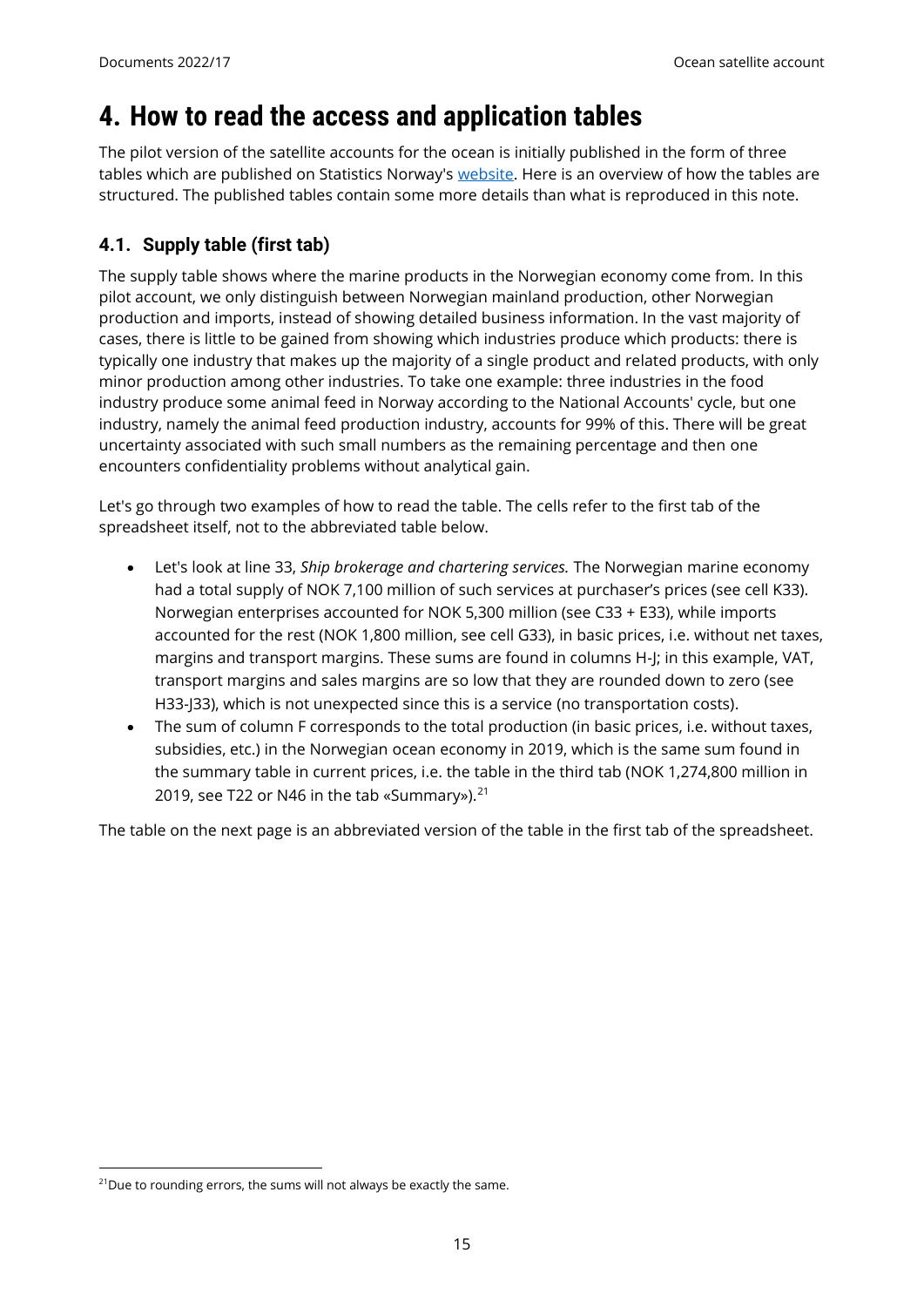#### **Table 4.1 Supply of ocean-related products in 2019. NOK million.**

|                                   |            | Norwegian Extraction of oil |          |         |                         | Total supply in |
|-----------------------------------|------------|-----------------------------|----------|---------|-------------------------|-----------------|
|                                   | mainland   | and gas $+$                 | Overseas |         | Net taxes.              | purchaser's     |
| Product                           | production | transport                   | shipping |         | Imports margins, profit | prices          |
| Agriculture, forestry and fishing | 107 100    |                             |          | 1600    | 7900                    | 116 600         |
| Mining and extraction             | 98 200     | 485 300                     |          | 17 600  | 8600                    | 609 700         |
| Industry                          | 208 800    | 37 100                      |          | 87800   | 38 400                  | 372 100         |
| Plumbing, power, construction and |            |                             |          |         |                         |                 |
| civil engineering                 | 2700       |                             |          | 400     | 100                     | 3 2 0 0         |
| Transportation                    | 51 200     |                             | 122 300  | 8800    | 1 300                   | 183 600         |
| Accommodation and dining          | 15 100     |                             |          |         | 3,000                   | 18 100          |
| Various services                  | 120 200    | 8.000                       | 8 2 0 0  | 27 300  | $-10,200$               | 153 500         |
| Own investment work               | 1900       | 1 500                       | 100      |         | $\Omega$                | 3500            |
| Miscellaneous                     | 6800       | 300                         |          | 83 100  | $\Omega$                | 90 200          |
| Sum                               | 612000     | 532 200                     | 130 600  | 226 600 | 7900                    | 1550500         |

#### <span id="page-15-0"></span>**4.2. Use table (second tab)**

The products in column A are the same as in the supply table, while the columns are now somewhat more detailed. In short, the use table shows how the supply of ocean-related products were used in the Norwegian economy. It is divided into intermediary consumption, consumption, gross investment, and exports. If you look at the same row as we did last time, row 33 *Ship brokerage and chartering services*, you will see that the sum of its use is the same as the sum of the supply of *Shipbroking and chartering* services in the supply table, namely NOK 7,100 million (see cell O33 in the usage table and compare with K33 in the supply table. The deviation of NOK 100 million is due to rounding error). A number of industries use this product, but the largest user by far is, as expected, *Maritime industries* (NOK 3,300 million, see cell I33), while NOK 1,800 million go to exports (N33). Not surprisingly, this product is not used for household consumption, see K33). It is not used as an investment by either the petroleum industries (see cell M33) or other industries (L33), which is not surprising as this is a typical "short-lived" intermediary consumption product.

The total use of marine products adds up to the same as the total supply one saw in the access table, namely NOK 1 550 500 million (compare the sum of column O in the use table with the sum of column K in the supply table). Exports in the Norwegian marine economy amounted to NOK 772,000 million (see cell N52), where unprocessed fish, to take a random example, accounted for NOK 62,200 million (see cell N3).

An enterprise in one industry will often supply products to other businesses in the same industry. For example, the shipping companies provided foreign shipping services to other shipping companies for NOK 7,000 million (see cell I27).

To see which industries are included in, for example, the category «Maritime industries» (column I), see the tab «Industry categories», under the column «Use aggregates» (column D) and see which industries belong to "Maritime industries." Should there be a need to know down to the five - digit NACE level, the values in column A «National accounts aggregates» can be looked up in the tab «NACE-keys».

The table on the next page is an abbreviated version of the table in the second tab of the spreadsheet.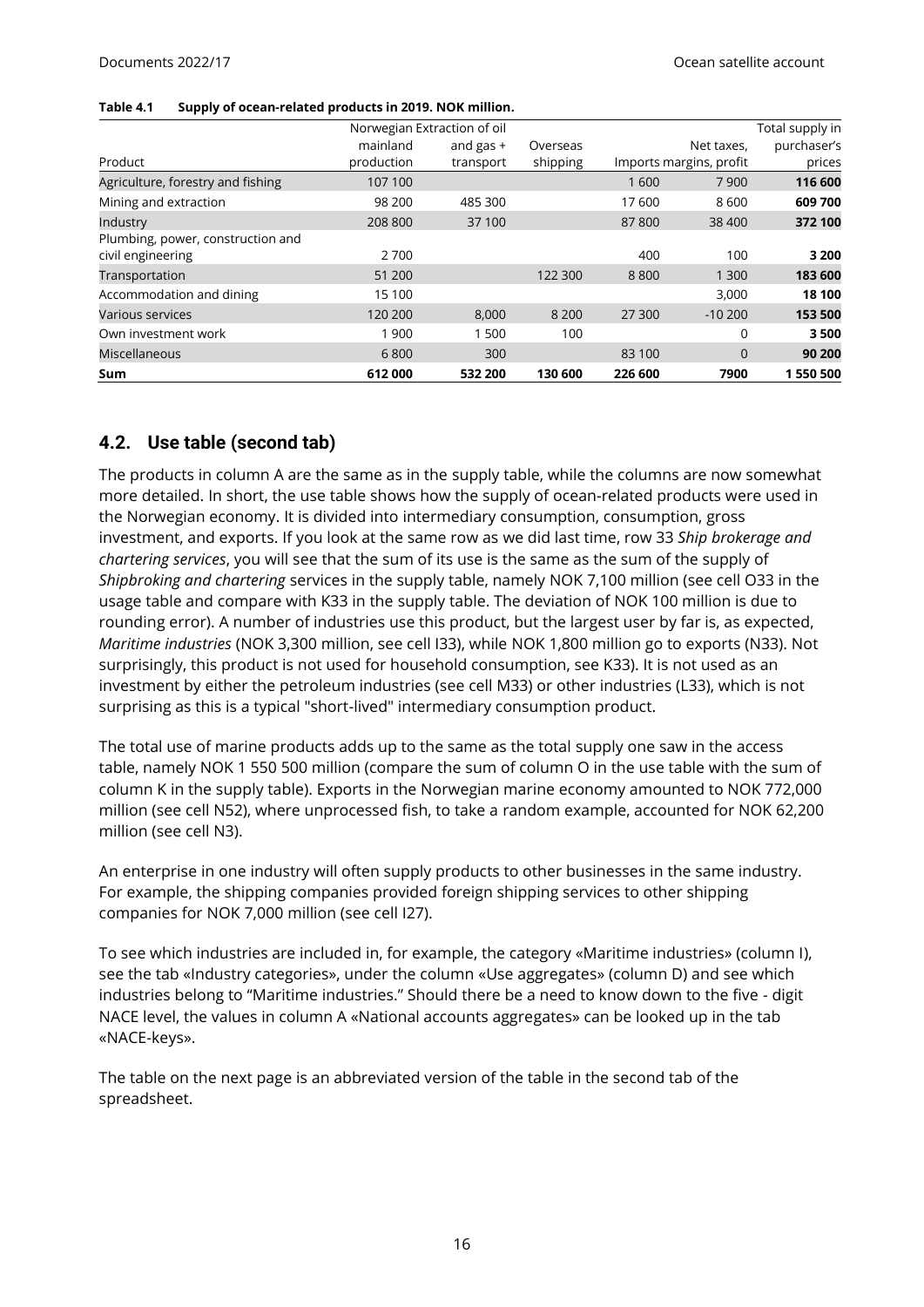#### **Table 4.2 Use of marine -related products in 2019. NOK million**

|                                                        |              |                         |           |              |         | Total              |
|--------------------------------------------------------|--------------|-------------------------|-----------|--------------|---------|--------------------|
|                                                        | Intermediary |                         | GFCF (oil |              |         | use in purchaser's |
| Product                                                |              | consumption Consumption | and gas)  | GFCF (other) | Exports | prices             |
| Agriculture, forestry and fishing                      | 51 600       | 2 3 0 0                 |           | 400          | 62 200  | 116 600            |
| Mining and extraction                                  | 82 000       |                         | 69800     | 200          | 457 600 | 609 600            |
| Industry                                               | 174 200      | 19800                   | 32 700    | 34 200       | 111 100 | 372 000            |
| Plumbing, power, construction<br>and civil engineering | 900          |                         | 1 300     | 500          | 400     | 3 100              |
| Transportation                                         | 43 700       | 10 100                  | 4 8 0 0   |              | 125 000 | 183 600            |
| Accommodation and dining                               | 16 400       | 500                     | 100       |              | 100     | 18 100             |
| Various services                                       | 86 100       | 700                     | 51 300    | 200          | 14 900  | 153 200            |
| Own investment work                                    |              |                         | 100       | 3 4 0 0      |         | 3500               |
| Miscellaneous                                          | 62 900       |                         | 27 000    |              | 400     | 90 300             |
| <b>Sum</b>                                             | 518 200      | 34 300                  | 187 000   | 39 000       | 772 000 | 1550500            |

#### <span id="page-16-0"></span>**4.3. OECD tables (third tab)**

The OECD has proposed the following categorization of ocean economic activity:

| Table 4.3 | <b>OECD list of economic activities at ocean</b> |
|-----------|--------------------------------------------------|
|-----------|--------------------------------------------------|

|    | Description                                                        |
|----|--------------------------------------------------------------------|
|    | Marine fishing                                                     |
|    | Marine aquaculture                                                 |
| 3  | Maritime passenger transport                                       |
| 4  | Maritime freight transport                                         |
| 5  | Offshore extraction of crude petroleum and natural gas             |
| 6  | Marine and oceanbed mining                                         |
| 7  | Offshore industry support activities                               |
| 8  | Processing and preserving of marine fish, crustaceans and molluscs |
| 9  | Maritime ship, boat and floating structure building                |
| 10 | Maritime manufacturing, repair and installation                    |
| 11 | Offshore wind and marine renewable energy                          |
| 12 | Maritime ports and support activities for maritime transport       |
| 13 | Ocean scientific research and development                          |
| 14 | Marine and coastal tourism                                         |

Source: OECD (2021)

We have made some adjustments, as several of the activities are not suitable as a separate category in a Norwegian context.

- Category 6 does not exist to any meaningful extent in Norway. The definitions f) and g) in 3.1, do allow for the inclusion of mining operations that benefit from being able to dump mining waste into the ocean. How large this benefit is as a percentage of the mining industry's value creation is challenging to measure, and no attempt has been made to do this in this pilot.
- Category 11 is discussed in more detail in the fact box below.
- In addition to the OECD's categories, we have added categories to shed light on the importance of the extractive industries by splitting shipping and the shipbuilding industry: The category « Supply activities » contains the two industries *50,204 Supply and other sea transport offshore services* and the part of *51 Air transport* that includes helicopter services to the offshore oil fields. The category «Oil platforms and modules» comprises the industries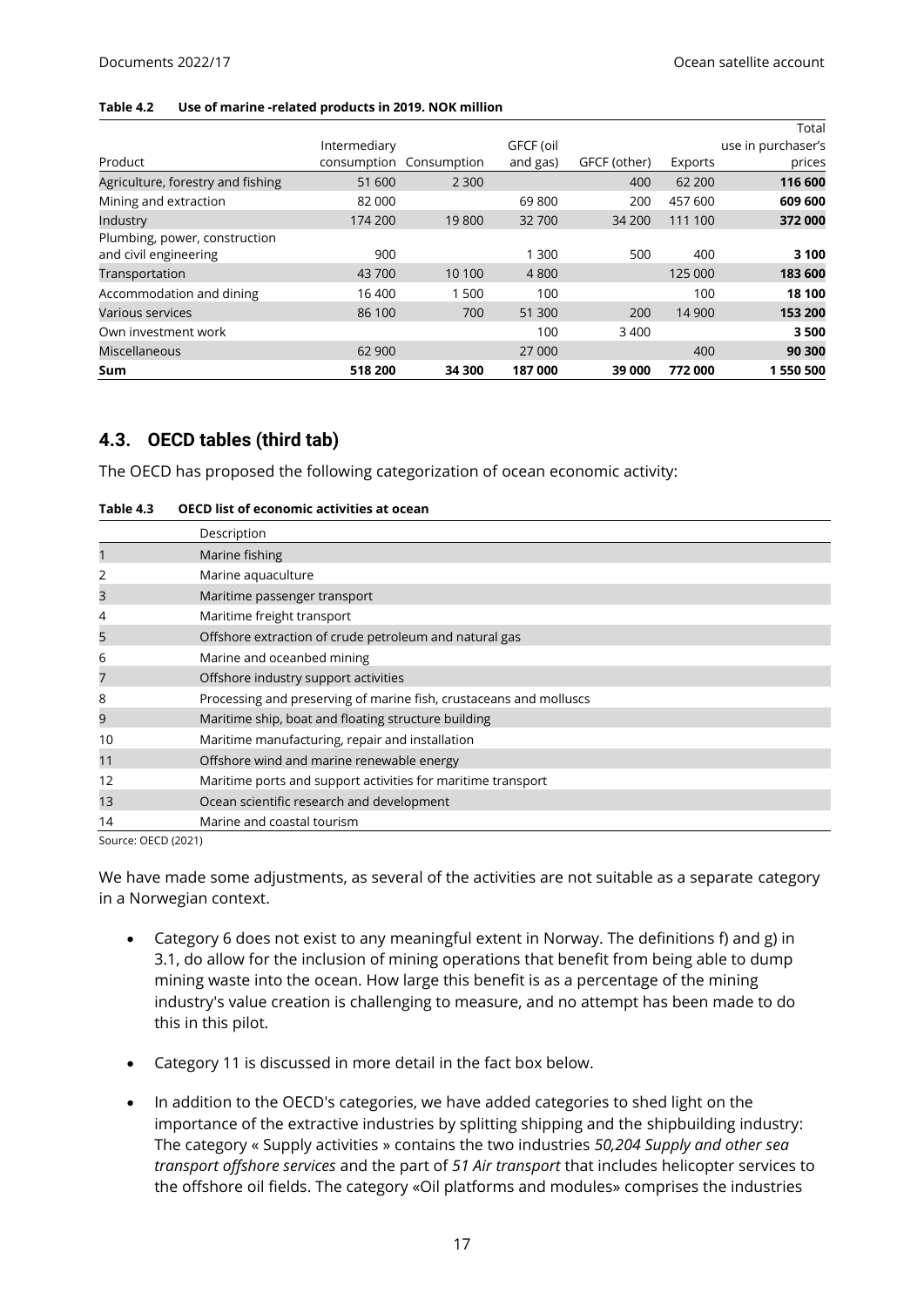*30.113 Construction of oil platforms and modules* and *30.116 Furnishing and installation work carried out on drilling rigs and modules.* Shipping is also divided to distinguish between foreign and domestic shipping, which is an important distinction in the national accounts as only the last category is covered by the mainland industry concept. "Other service production" includes service production that all maritime industries use, such as employment agencies and rental services.

#### **Brief note on offshore wind and the satellite accounts for the ocean**

One activity that may become important in the future that is not very visible in these accounts is offshore wind. No commercial offshore wind projects have been realized in Norway yet, but deliveries to projects on the North Sea and abroad are related to electricity production from offshore wind. As this is "new activity;" consequently there is no separate industry classification (NACE-code) for electricity produced from offshore wind or the production of goods or services specifically associated with offshore wind. In the report «Survey of the Norwegian-based renewable energy industry in 2019» (Multiconsult, 2020), Multiconsult estimates that the turnover in offshore wind activity in Norway was around NOK 7 billion, with 2,400 employed. <sup>22</sup> The companies responsible for this turnover are to a large extent already included in the satellite accounts in that they belong to one of the industries in Table 1, but the proportion of their activity related to offshore wind is challenging to estimate because over 80 per cent of production ends up as exports, according to Multiconsult. The national accounts' supply-use system has no information on how exports are used abroad and thus it is demanding to isolate the ocean share, which is normally estimated based on national use (which does not exist in Norway yet).

The spreadsheet will contain these tables in current and fixed prices, back to 2016. The IT-system we employ unfortunately does not allow timelines further back in time, other than for the industries that are already visible in the traditional national accounts (in italics in the table below). The other categories are calculated on the basis of, among other things, the supply-use framework.

Table 4.4 summarizes the Norwegian marine economy in 2019. Note that the sum of production is the same as the sum of Norwegian production in the supply table (Norwegian mainland production + extraction and pipe transport + foreign shipping), namely NOK 1,274,800 million.

 $\overline{a}$ 

<sup>&</sup>lt;sup>22</sup>Domestic market: NOK 4.8 billion. Foreign market, of which exports: NOK 5.3 billion.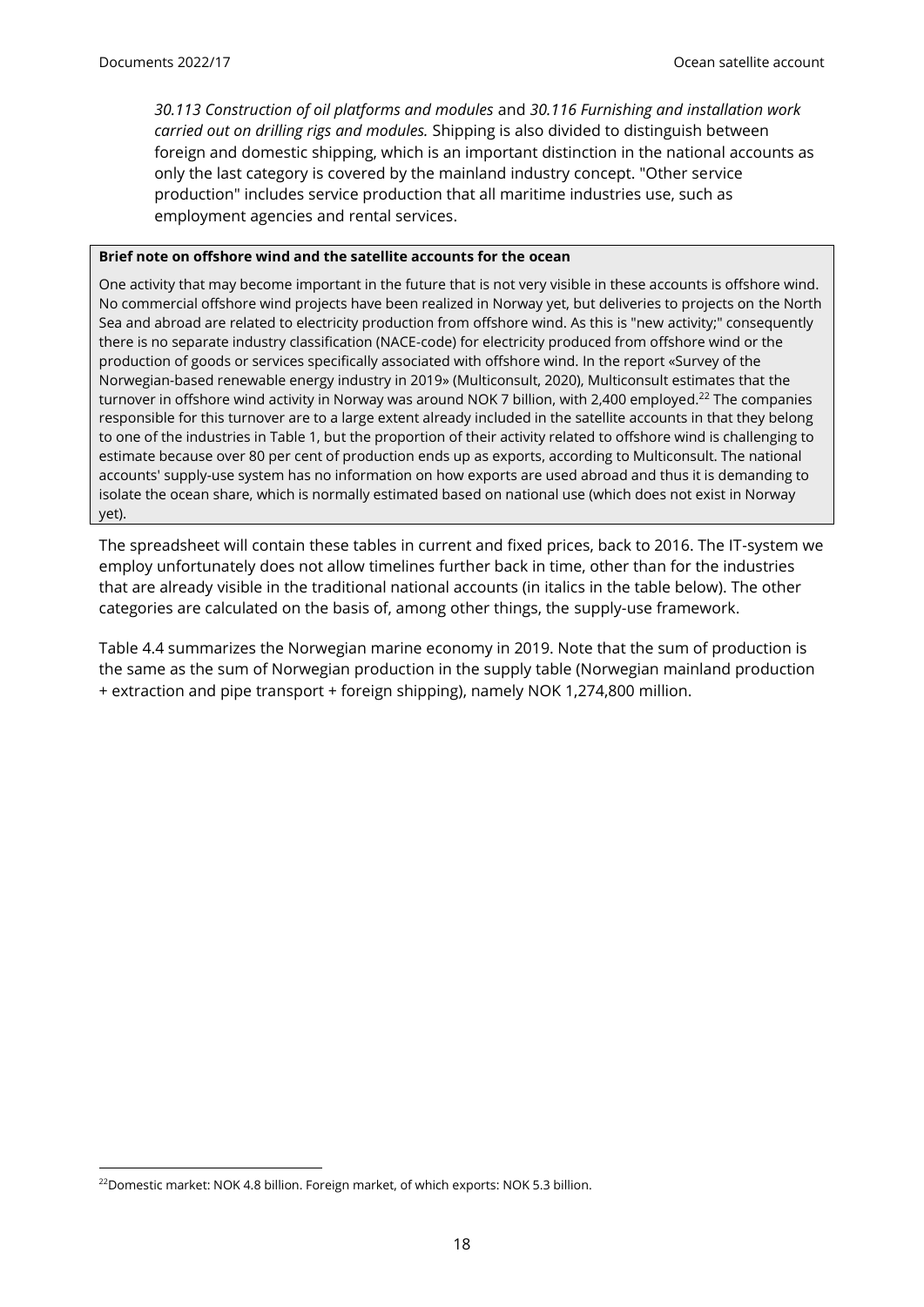#### **Table 4.4 Summary table ocean-related activity 2019. NOK million**

|                                         |           | Intermediary                  | Gross   | Gross       |             | <b>Full-time</b> |
|-----------------------------------------|-----------|-------------------------------|---------|-------------|-------------|------------------|
| <b>Nutrition</b>                        |           | <b>Production consumption</b> | product | investments | Labor costs | equivalent       |
| Aguaculture                             | 87 300    | 59 700                        | 27 600  | 7,000       | 6 600       | 8600             |
| Fishing                                 | 22 300    | 6800                          | 15 500  | 2400        | 1800        | 8600             |
| Processing and preservation of fish     |           |                               |         |             |             |                  |
| shellfish and molluscs, fish feed       | 109 700   | 93 900                        | 15700   | 3700        | 7700        | 12 200           |
| Tourism                                 | 15 100    | 8 2 0 0                       | 6 9 0 0 | 600         | 5 5 0 0     | 12 400           |
| Foreign shipping                        | 130 600   | 104 000                       | 25 200  | 25 000      | 11 600      | 20 800           |
| Domestic shipping                       | 16 600    | 13 100                        | 2,000   | 9 200       | 7,000       | 9 100            |
| Services related to maritime transport  | 13 500    | 7300                          | 6 200   | 1 200       | 5 200       | 5 700            |
| Transportation offshore services        | 20 600    | 12700                         | 8,000   | 2700        | 5 3 0 0     | 5 600            |
| Extraction of crude oil and natural gas | 532 300   | 58 500                        | 465 800 | 178 800     | 41800       | 24 300           |
| Services related to the extraction of   |           |                               |         |             |             |                  |
| crude oil and natural gas, geological   |           |                               |         |             |             |                  |
| surveys, etc.                           | 185700    | 119 600                       | 66 100  | 6700        | 57 000      | 54 300           |
| Oil platforms and modules               | 27 000    | 17600                         | 9 400   | 900         | 8 9 0 0     | 9600             |
| Shipyards (excluding oil platforms and  |           |                               |         |             |             |                  |
| modules)                                | 29 300    | 22 400                        | 6 900   | 900         | 5 300       | 7700             |
| Equipment suppliers, repair and         |           |                               |         |             |             |                  |
| construction activities                 | 42 400    | 29 300                        | 13 100  | 5800        | 13 200      | 16 000           |
| Research and teaching                   | 4 9 0 0   | 1700                          | 3 2 0 0 | 1600        | 2 100       | 2 3 0 0          |
| Other service production                | 37 200    | 27800                         | 9400    | 5 5 0 0     | 21 300      | 33 900           |
| <b>Total without oil</b>                | 742 300   | 524 200                       | 215 100 | 73 300      | 158 600     | 206 800          |
| <b>Total without oil and closely</b>    |           |                               |         |             |             |                  |
| related industries                      | 508 900   | 374 200                       | 131700  | 62 900      | 87 400      | 135 200          |
| Total*                                  | 1 274 800 | 582 600                       | 680 900 | 252 100     | 200 300     | 228 900          |

\* The individual figures in fixed prices do not always add up to the sum due to rounding deviations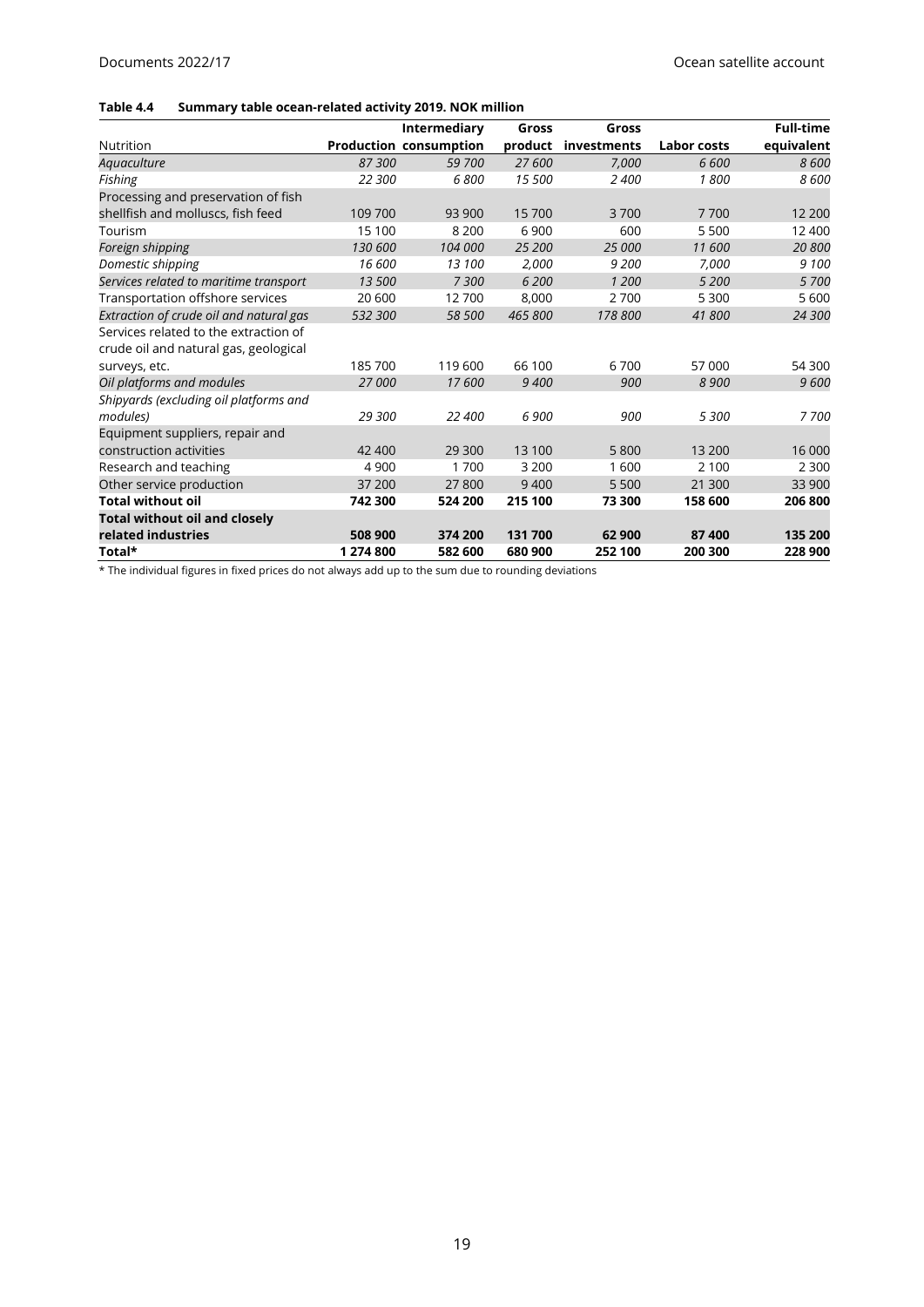# <span id="page-19-0"></span>**5. Further work**

These pilot accounts are published by Statistics Norway for a general public, but will also be submitted to the OECD, with a presentation. The OECD conducts bilateral consultations with a number of coastal nations and will, when sufficient figures are available, compile these into a new and preliminary global ocean account.

The content of the satellite accounts is planned to be disseminated through a separate report that provides a description of the various Norwegian ocean industries. Topics that will be discussed are whether these industries are part of an ocean industry cluster and the export intensity of the various parts of the ocean economy. Depending on how far the OECD's data collection has come, some international comparisons can also be made.

The satellite accounts are a pilot and will be subject to improvements and audits in connection with further quality work. The accounts are only as good as the National Accounts' supply-use framework is, and improvements of the former thus includes improvements of the parts of the framework where the estimates are more uncertain, i.e. the service industries, and especially intermediary consumption.

A useful extension of the satellite accounts would be to prepare an input-output matrix. Such a matrix combines the supply and use tables in a matrix with supply-use coefficients. It will be able to provide a basis for analyzing ripple effects in the economy of external shocks in a given ocean industry.

Many users want regional figures. The supply-use estimates are based on national figures, where it is known that a certain proportion of the production of an industry is linked to the ocean nationally. If the ocean share is 20 per cent, the supply-use tables cannot answer whether all production related to the ocean originates from for example Western Norway or whether the share is 20 per cent in all counties where the industry operates. If one assumes the latter, such accounts can be prepared relatively quickly as the National Accounts produce county-distributed figures each year and one can distribute the ocean activity proportionally based on these. If a county-based ocean account is to be prepared, one must review how problematic such an assumption is, which will require a review of company data.

Finally, it is a question of whether the satellite accounts will become official statistics and thus be published every year. This question concerns, among other things, the use of resources. By having developed an IT-system that does much of the calculations of the accounts, production of the accounts is not resource-intensive, but if it is to be quality-assured and improved (which includes improving the entire National Accounts' supply-use system) it will require more resources.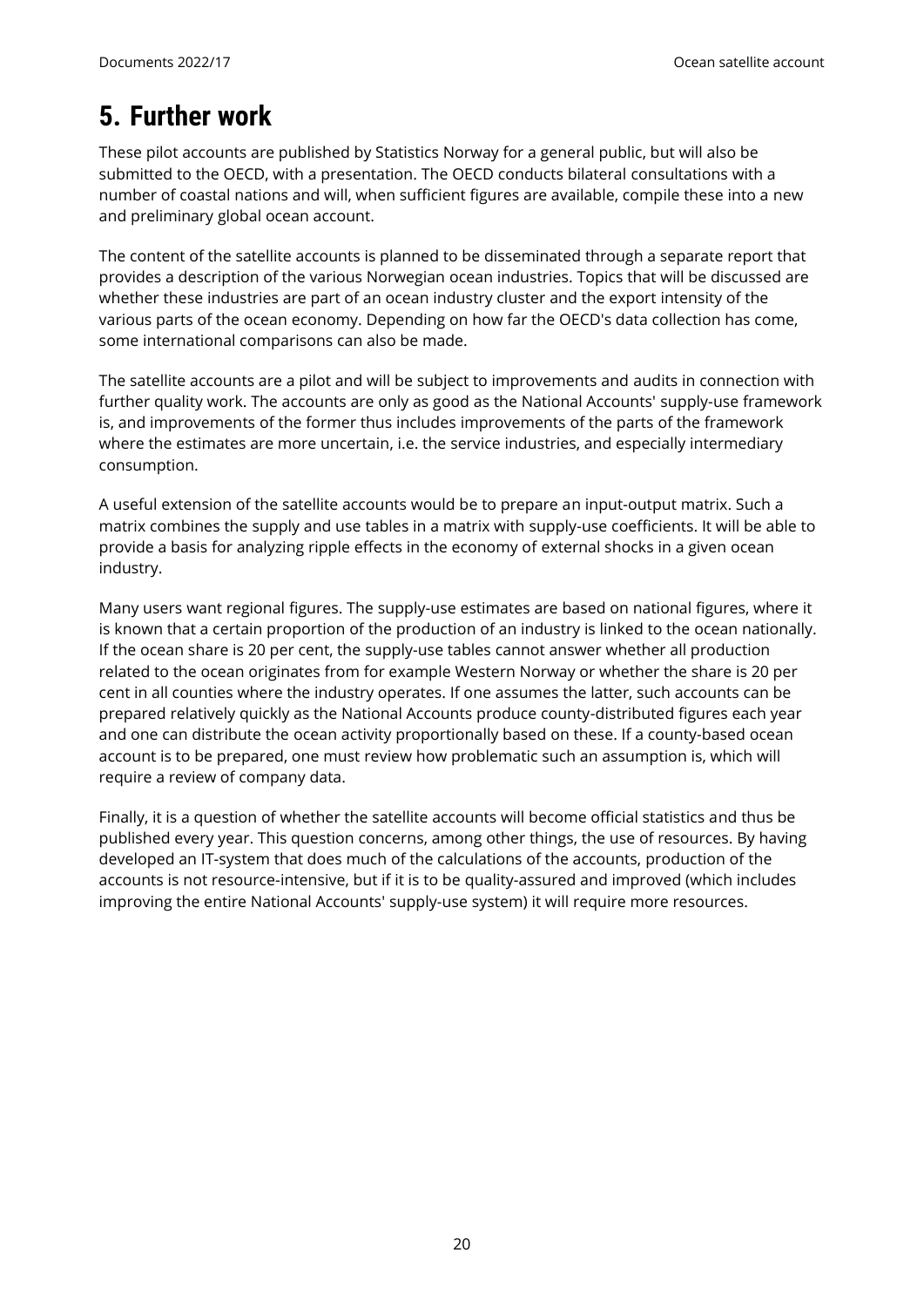## <span id="page-20-0"></span>**References**

- AIMS (2018): "The AIMS Index of Marine Industry." https://www.aims.gov.au/sites/default/files/2018%20AIMS%20Marine%20Index.pdf
- BEA and NOAA (2020): "Defining and Measuring the US Ocean Economy, Bureau of Economic Analysis", [https://www.bea.gov/system/files/2021-06/defining-and-measuring-the-united](https://www.bea.gov/system/files/2021-06/defining-and-measuring-the-united-states-ocean-economy.pdf)[states-ocean-economy.pdf](https://www.bea.gov/system/files/2021-06/defining-and-measuring-the-united-states-ocean-economy.pdf)
- Forum for Norwegian ocean areas (2019): "Value creation in the industries", https://www.miljodirektoratet.no/publikasjoner/2019/oktober-2019/verdiskaping-i-naringene/
- Fenichel, Eli P., Ethan T. Addicott, Kristine M. Grimsrud, Glenn-Marie Lange, Ina Porras and Ben Milligan (2020): "Modifying national accounts for sustainable ocean development", [https://www.nature.com/ articles / s41893-020-0592-8? proof = t](https://www.nature.com/articles/s41893-020-0592-8?proof=t)
- FN (2021a): "System of Environmental-Economic Account Ecosystem Account", [https://seea.un.org/sites/seea.un.org/files/documents/EA/seea\\_ea\\_white\\_cover\\_final.pdf](https://seea.un.org/sites/seea.un.org/files/documents/EA/seea_ea_white_cover_final.pdf)
- FN (2021b): "UN Statistical Commission side events on Ocean Account and Measuring the Sustainability of Tourism", https://seea.un.org/ar/news/un-statistical-commission-side-eventsocean-account- and-measuring-sustainability-tourism
- Grimsrud, Kristine and Tor Kristian Ånestad (2021): "Ocean accounts a background note" (distributed to participants in a seminar on oat accounts 24 August 2021)
- Hungnes, Håvard, Birger Strøm and Tor Kristian Ånestad (2021): "Ripple effects of the petroleum industry in the Norwegian economy", https://www.ssb.no/nasjonalregnskap-ogkonjunkturer/konjunkturer/artikler/ringvirkninger-av-petroleumsnaeringen-i -norsk-okonomi / \_ / attachment / inline / e194b68a-c7c1-4ebd-abe8-e65c2568d4fb: 932c6de2bb912d11d9f7f3b92b93afe2139e0b02 / RAPP2021-35.pdf
- INE (2020): "Satellite Account for the Ocean 2016-2018", [https://www.ine.pt/xportal/xmain?xpid=INE&xpgid=ine\\_destaques&DESTAQUESdest\\_boui=459](https://www.ine.pt/xportal/xmain?xpid=INE&xpgid=ine_destaques&DESTAQUESdest_boui=459803212&DESTAQUEStema=55505&DESTAQUESmodo=2) [803212&DESTAQUEStema=55505&DESTAQUESmodo=2](https://www.ine.pt/xportal/xmain?xpid=INE&xpgid=ine_destaques&DESTAQUESdest_boui=459803212&DESTAQUEStema=55505&DESTAQUESmodo=2)
- Menon (2020): "Maritime Value Creation Report", https://www.maritimt-forum.no/om-maritimtforum/rapporter
- Multiconsult (2020): "Mapping of the Norwegian-based renewable energy industry in 2019", [https://www.multiconsult.no/assets/Fornybarnaeringen-i-2019\\_Rapport-Multiconsult.pdf](https://www.multiconsult.no/assets/Fornybarnaeringen-i-2019_Rapport-Multiconsult.pdf)
- NFD (2020): «Greener and smarter tomorrow's maritime industry», https://www.regjeringen.no/contentassets/391f633b512b4866a4193ba67be27c3b/no/pdfs/st m202020210010000dddpdfs.pdf
- OECD (2021): " Blueprint for improved measurement of the international ocean economy: An exploration of satellite account for ocean economic activity", [https://www.oecd](https://www.oecd-ilibrary.org/science-and-technology/blueprint-for-improved-measurement-of-the-international-ocean-economy_aff5375b-en)[ilibrary.org/science-and-technology/blueprint-for-improved -measurement-of-the](https://www.oecd-ilibrary.org/science-and-technology/blueprint-for-improved-measurement-of-the-international-ocean-economy_aff5375b-en)[international-ocean-economy\\_aff5375b-en](https://www.oecd-ilibrary.org/science-and-technology/blueprint-for-improved-measurement-of-the-international-ocean-economy_aff5375b-en)
- OECD (2016): "The Ocean Economy in 2030", https://read.oecd-ilibrary.org/economics/the-oceaneconomy-in-2030\_9789264251724-en#page1
- SINTEF (2020): "National significance of the oceanfood industry", https://www.sintef.no/globalassets/nasjonal-verdiskapning-sintef-2004-2019.pdf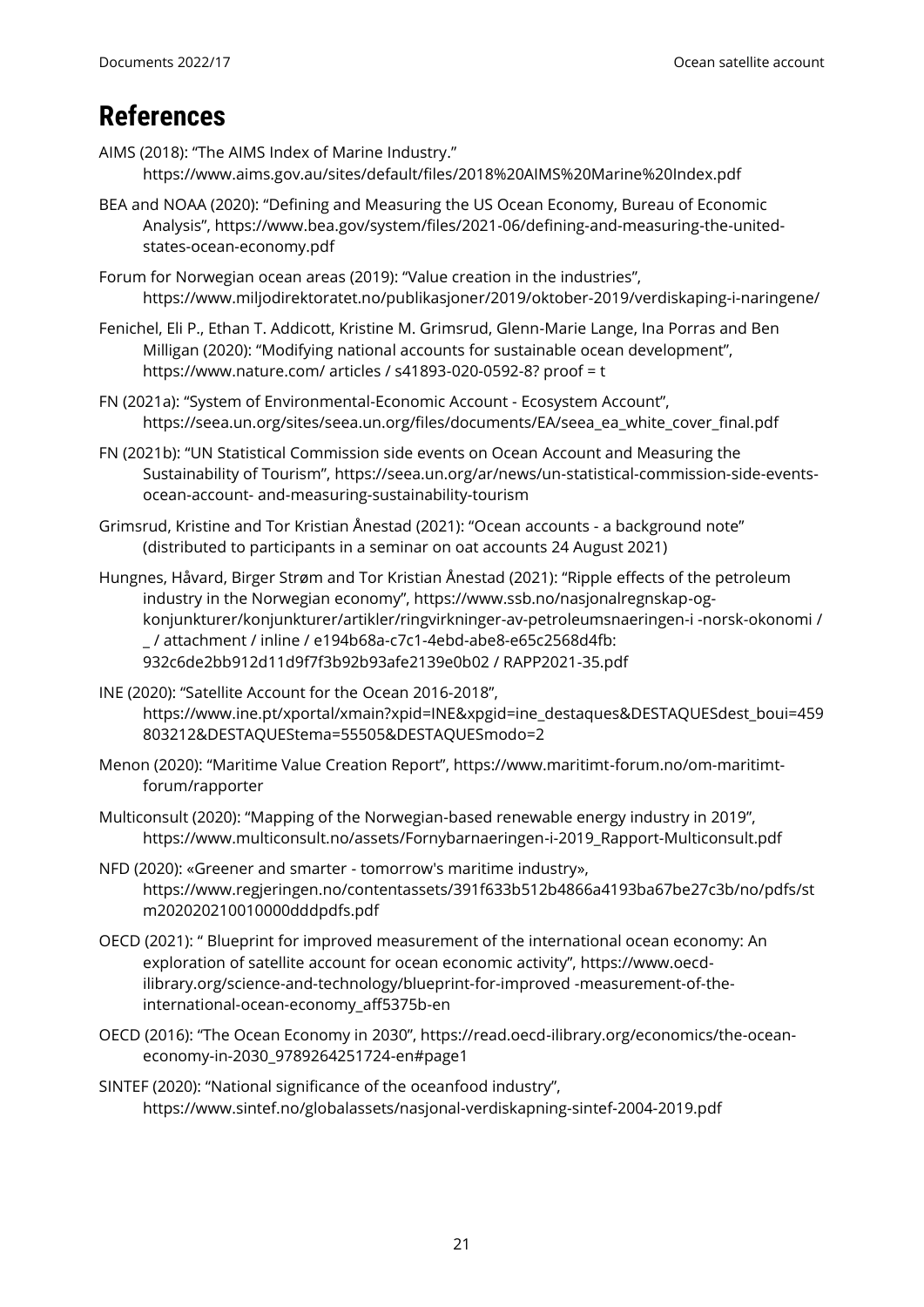## <span id="page-21-0"></span>**Appendix: Products included in the satellite accounts for the ocean**

All production of the marine industries (defined in Table 3.2) is included in its entirety in the satellite accounts for the ocean. This means that all products with CPA codes that match the NACE codes of these industries are included, but also other production that these industries may have in a given year. (A full overview of the CPA codes in the entire economy can be found here: https://www.ssb.no/klass/klassifikasjoner/46). In addition, a number of products are included that

are also made by industries that are not part of the maritime industries, and which have a maritime share calculated based on either information from the supply-use system, as explained in 3.2., or based on external sources. These products have been considered to be able to be tailor-made for ocean use:

| CPA    | Name                                                                     |
|--------|--------------------------------------------------------------------------|
| 109100 | Animal feed for livestock and farmed fish                                |
| 131000 | Textile fibers                                                           |
| 132000 | Woven fabrics and textile finishing                                      |
| 139230 | Tarpaulins, tents, awnings, sails                                        |
| 139290 | Life jackets, scarves, flags, pennants                                   |
| 139400 | Ropes and nets                                                           |
| 162120 | Veneer and densified wood                                                |
| 192280 | Heavy petroleum oils, including marine diesel, bunker oils               |
| 192289 | Heavy petroleum oils, incl. Marine diesel, bunker oils, purchased abroad |
| 203010 | Paint, varnish                                                           |
| 251120 | Metal buildings, prefabricated                                           |
| 251130 | Iron and steel constructions otherwise                                   |
| 251200 | Doors, windows, etc. of iron, steel or aluminum                          |
| 256000 | Surface treatment and processing of metals                               |
| 259960 | Ship propellers and propeller blades                                     |
| 261000 | Electronic components and circuit boards                                 |
| 262000 | Computer equipment                                                       |
| 265110 | Navigation, meteorological and geophysical instruments                   |
| 265120 | Radar devices and radio navigation devices                               |
| 265160 | Other instruments and apparatus for measuring, checking and testing      |
| 265180 | Parts and accessories for measuring, checking and navigating equipment   |
| 271100 | Electric motors, generators and transformers                             |
| 271200 | Electrical distribution and control panels and panels                    |
| 272000 | Batteries and electric accumulators                                      |
| 273100 | Insulated wire, cable and other electrical conductors                    |
| 274000 | Lighting equipment                                                       |
| 281110 | Ship engines, outboard engines, etc.                                     |
| 281220 | Turbines                                                                 |
| 281310 | Pumps for liquids, centrifugal pumps, etc.                               |
| 281320 | Pumps for air and gas                                                    |
| 281410 | Taps and valves for pipes, boilers, tanks, etc.                          |
| 281420 | Parts for cranes, valves, etc.                                           |
| 282200 | Lifting and handling equipment                                           |
| 282500 | Refrigeration and ventilation systems except for household use           |
| 289000 | Other special machines                                                   |
| 310900 | Furniture otherwise                                                      |
| 323000 | Sporting goods                                                           |
| 331100 | Repairs of machined metal products                                       |
| 331200 | Repairs of machines                                                      |
| 331300 | Repairs of electrical, electronic, optical equipment                     |
| 331510 | Repair of ships and fishing boats                                        |
| 331520 | Repair of oil platforms                                                  |
| 331540 | Repair and maintenance of leisure boats                                  |
| 331800 | Repair of oil and gas pipelines                                          |
| 331900 | Repair of equipment not mentioned elsewhere                              |